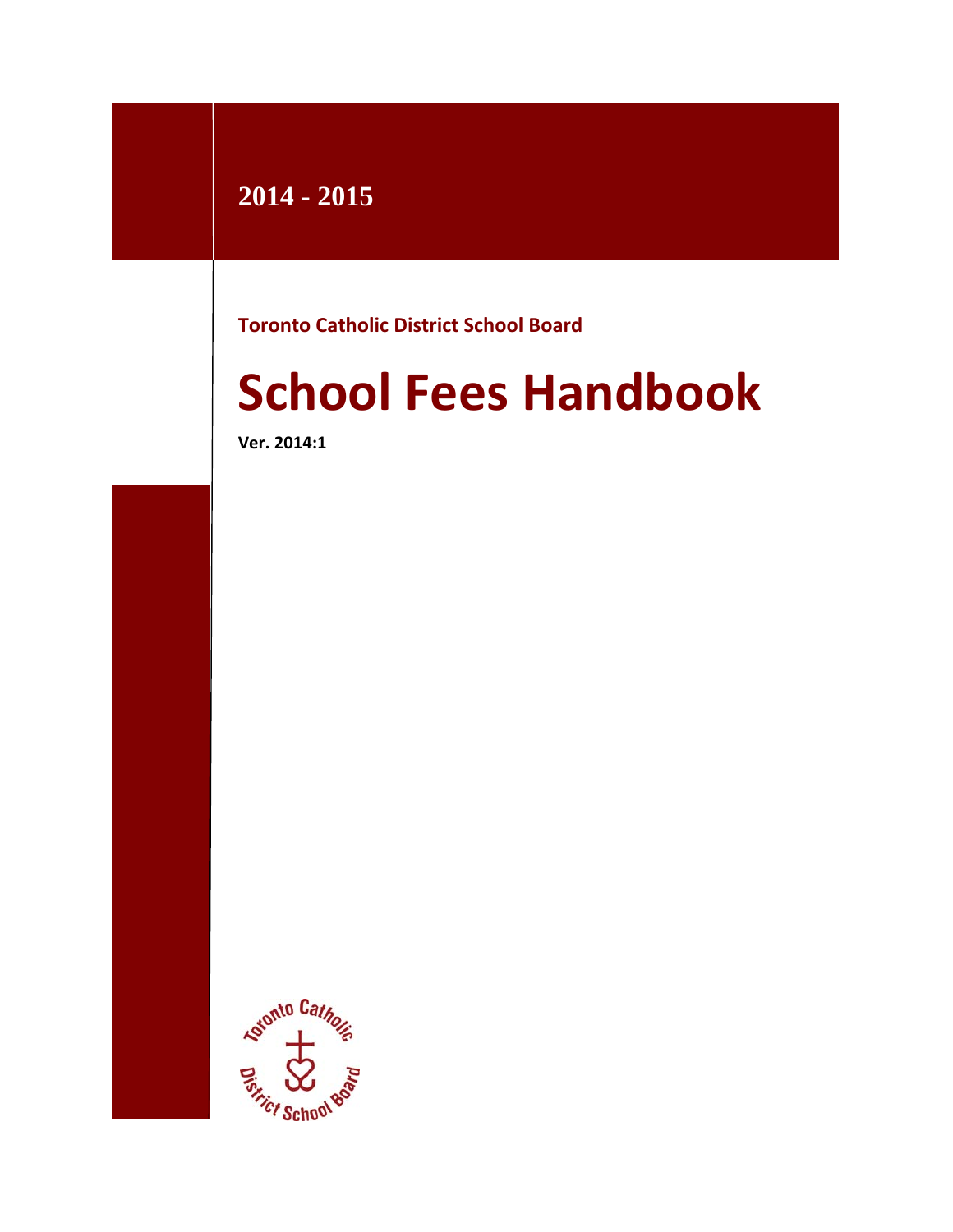# School Fees Handbook ver. 2014:1

### Table of Contents

| Ι.   |                  |                                                             |     |  |  |
|------|------------------|-------------------------------------------------------------|-----|--|--|
| II.  |                  |                                                             |     |  |  |
|      | 1)               |                                                             |     |  |  |
| Ш.   |                  |                                                             |     |  |  |
|      | 1)               | Sample Gr.9 Course Selection Form and Activity Fee Letter 6 |     |  |  |
| IV.  |                  |                                                             |     |  |  |
| V.   |                  |                                                             |     |  |  |
| VI.  |                  |                                                             |     |  |  |
|      | 1)               | Sample Statement                                            |     |  |  |
|      | 2)               | Receipts                                                    |     |  |  |
| VII. |                  |                                                             |     |  |  |
|      | 1)               | Membership                                                  |     |  |  |
|      | 2)               | Process                                                     |     |  |  |
|      | VIII. Appendix A |                                                             |     |  |  |
|      | 1)               |                                                             |     |  |  |
|      | 2)               |                                                             |     |  |  |
|      | 3)               |                                                             |     |  |  |
|      | 4)               |                                                             |     |  |  |
|      | 5)               |                                                             |     |  |  |
|      | 6)               |                                                             |     |  |  |
|      | 7)               |                                                             |     |  |  |
|      | 8)               |                                                             |     |  |  |
|      | 9)               |                                                             |     |  |  |
|      | 101              | COLENICEC                                                   | ີ 1 |  |  |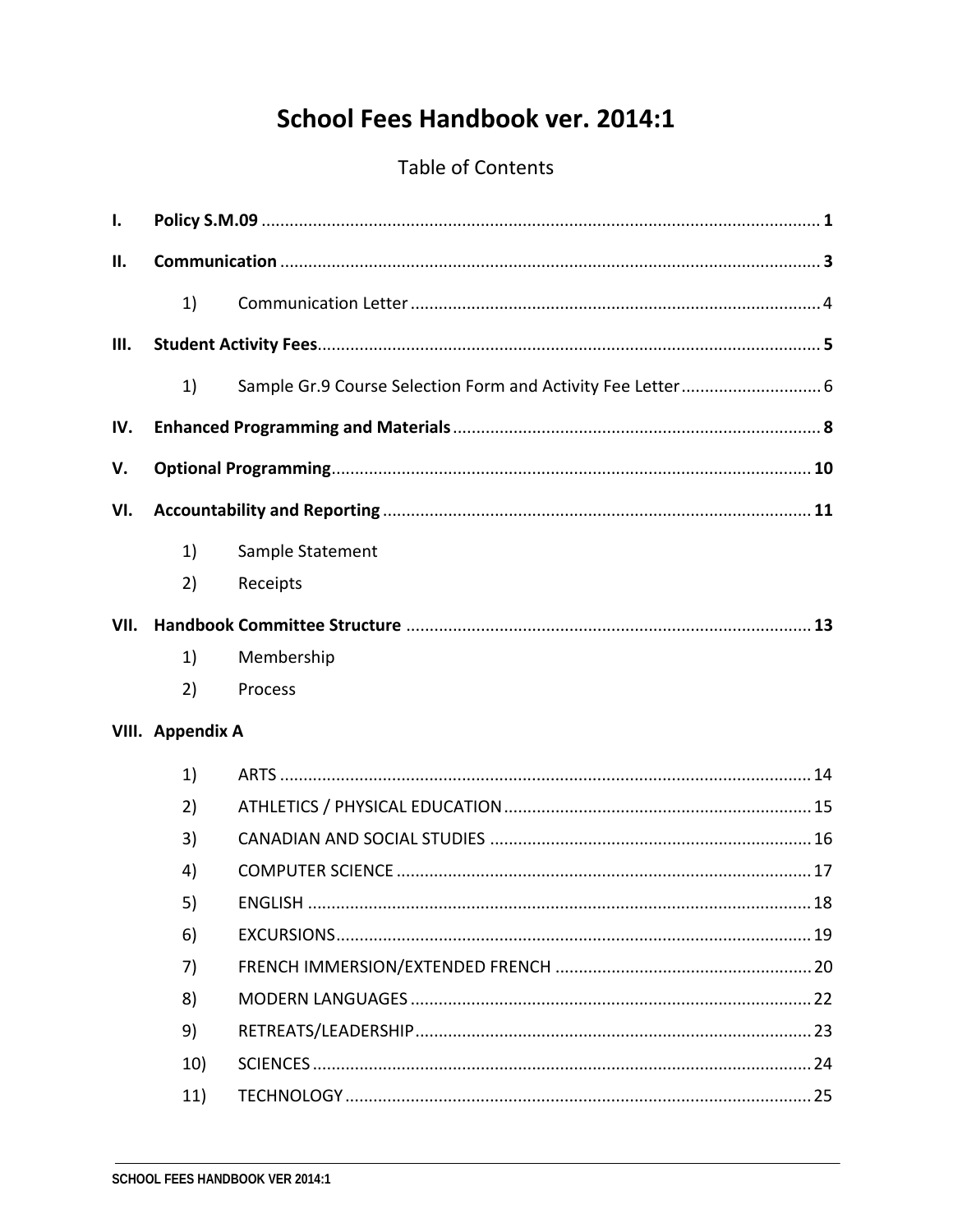

#### **TORONTO CATHOLIC DISTRICT SCHOOL BOARD TRUSTEES 2014 ‐ 2015**

#### **Wards**

| $\mathbf 1$ . | Peter Jakovcic                    | 416-512-3401 |
|---------------|-----------------------------------|--------------|
| 2.            | Ann Andrachuk                     | 416-512-3402 |
| 3.            | Sal Piccininni                    | 416-512-3403 |
| 4.            | Patrizia Bottoni                  | 416-512-3404 |
| 5.            | Maria Rizzo                       | 416-512-3405 |
| 6.            | Frank D'Amico                     | 416-512-3406 |
| 7.            | John Del Grande                   | 416-512-3407 |
| 8.            | Garry Tanuan                      | 416-512-3408 |
| 9.            | Jo-Ann Davis, Chair               | 416-512-3409 |
|               | 10. Barbara Poplawski             | 416-512-3410 |
|               | 11. Angela Kennedy                | 416-512-3411 |
|               | 12. Nancy Crawford, Vice-Chair    | 416-512-3412 |
|               | Chris MacDonald, Student Trustee  | 416-512-3417 |
|               | Hannah McGroarty, Student Trustee | 416-512-3413 |

#### **Angela Gauthier**

Director of Education

#### **Jo‐Ann Davis**

Chair of the Board

**©Toronto Catholic District School Board, 2014** 80 Sheppard Avenue East, Toronto ON M2N 6E8 · 416-222-8282 www.tcdsb.org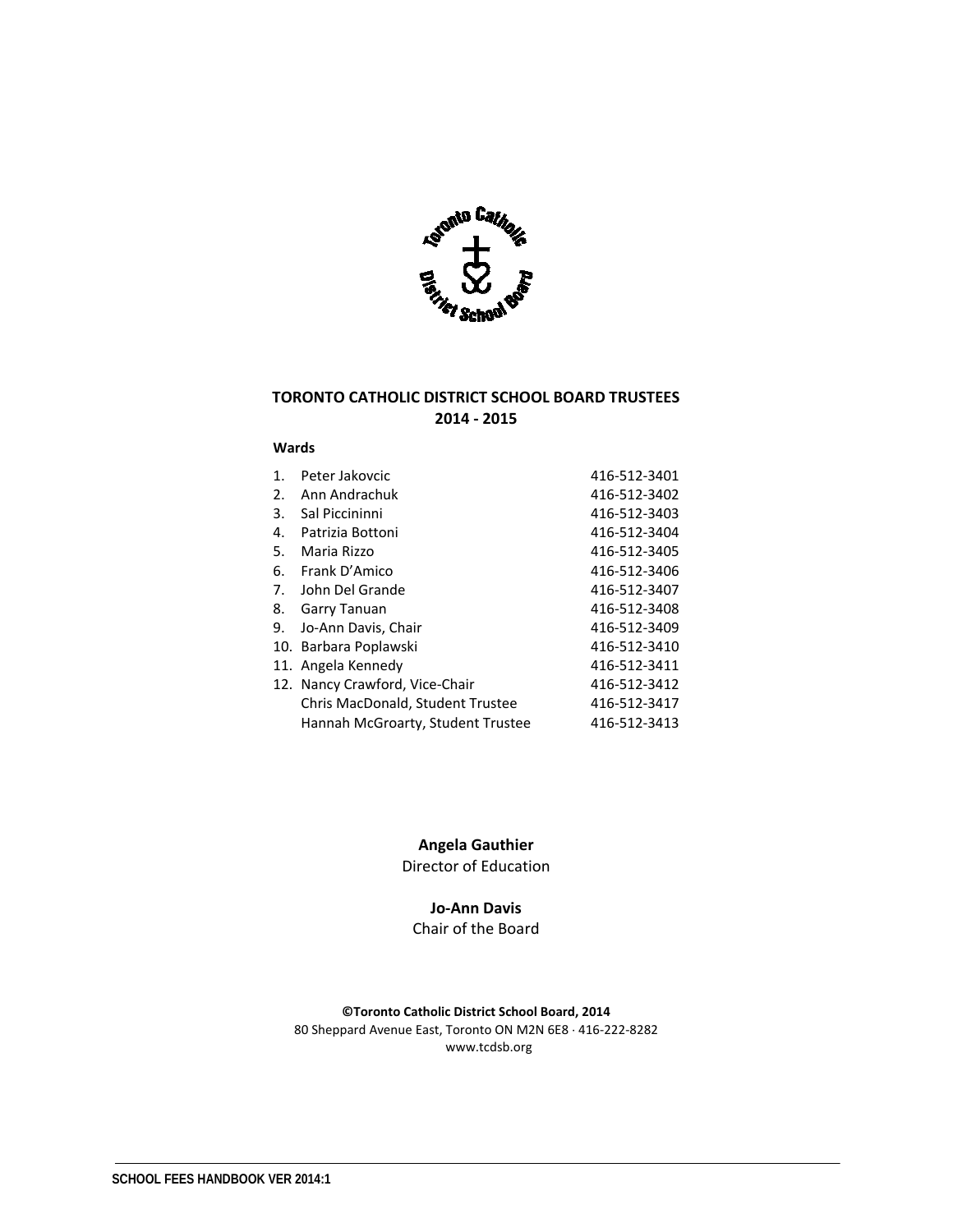

#### **TCDSB Policy Register**

#### FEES FOR LEARNING MATERIALS AND ACTIVITIES RATIONALE S.M.09

| Date Approved:<br>June 7, 2012 - Board | Date of Review: | Dates of Amendment: |
|----------------------------------------|-----------------|---------------------|
| Cross Reference:                       |                 |                     |

The Ministry of Education provides funding for the delivery of curriculum as outlined in the Education Act. The TCDSB values an enhanced school and faith experience beyond the classroom.

#### **MINISTRY DEFINITIONS**

#### **Student Activity Fees**

Student activity fees are voluntary amounts that are used to supplement a student's school experience through materials and activities such as student agendas, student recognition programs, yearbooks, extracurricular activities, school dances, theme days, etc.

#### **Enhanced Programming and Materials**

Enhanced programming and materials are voluntary enrichments or upgrades to the curriculum activities beyond what is necessary to meet the learning expectations for a particular grade or course. They represent superior products or consumables to that offered by the school and may be chosen by the student at their own expense.

#### **Optional Programming**

Optional programming refers to voluntary courses or activities that students normally choose to attend through an application process. Examples would be an Advanced Placement or a Hockey Canada Skills Academy program.

#### Policy

It is the policy of the Board to allow schools to charge a Student Activity Fee to enhance a student's school and faith experience.

Non-payment of these fees will in no way interfere with a student's course selection or graduation from a course or program. Mandatory charges are not allowed for any curriculum requirements used to earn an Ontario Secondary School Diploma (OSSD) or a Secondary School Certificate (OSSC). Where a charge is requested for enhanced materials and equipment, a suitable no cost alternative will always be made available.

Our schools will ensure they meet the financial needs of students and funds will be made available, discreetly, to ensure that no child is left out.

This policy applies equally to students with special needs.

#### **REGULATIONS**

1. All requests for student activity fees will be on a voluntary basis, will reflect actual cost and the total charge will be itemized were possible.

The current amount and intended allocation of fixed Student Activity fees, Enhanced Programming & Materials and Optional Programming shall be in each school's profile on the Board's website and in each school's agenda.

Principals must annually consult Catholic School Advisory Councils (CSAC) and Student Councils in deciding 3. the amount of Student Activity Fees

Where students choose not to purchase Enhanced Programming and Materials, alternatives must be made 4 available for essential course materials required to meet the learning expectations of the course or grade at no extra cost to the student.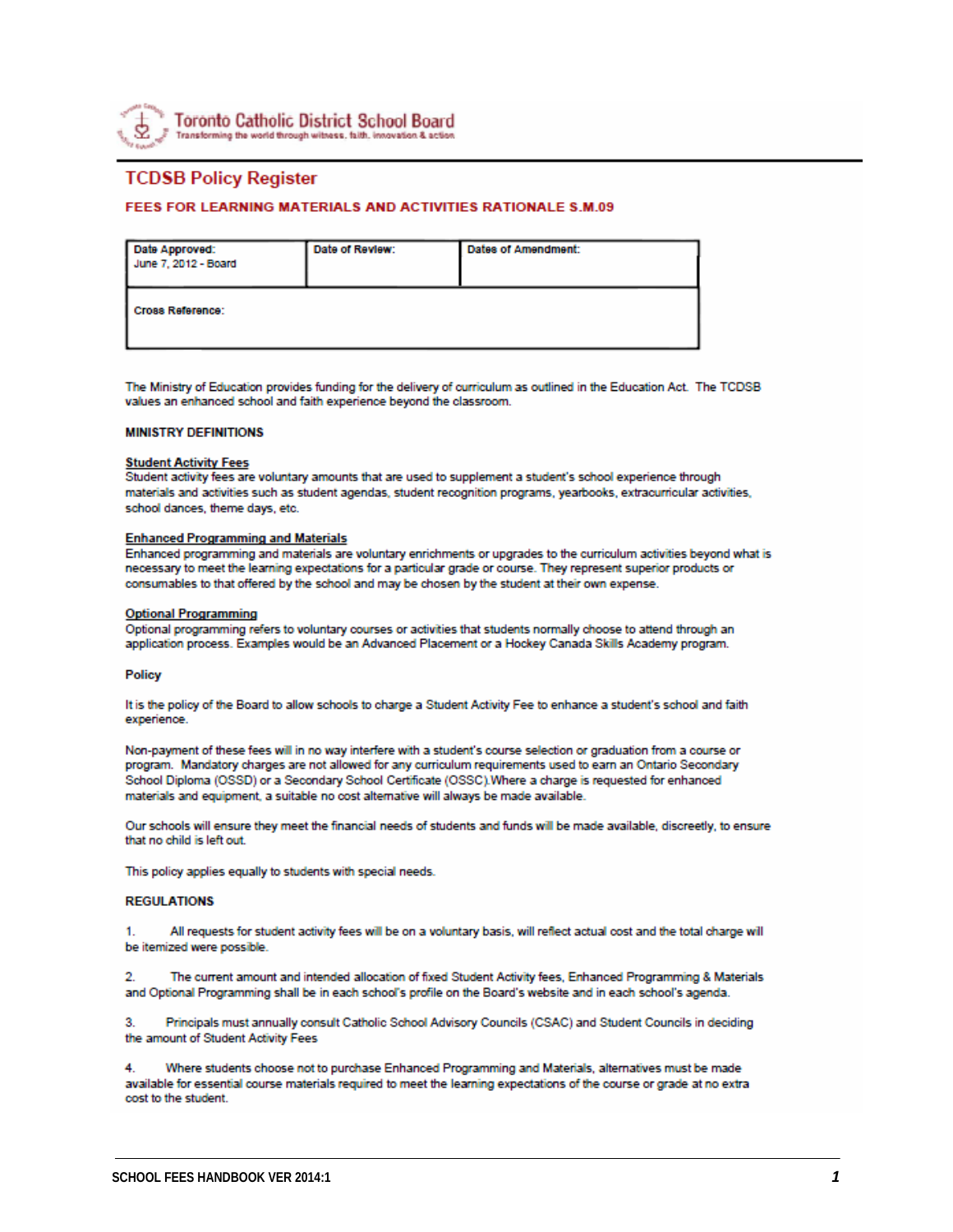Student fees are permitted, on a voluntary basis, which promotes the Board's vision of Christian values, 5. community spirit, wellness and academic excellence.

The Director of Education will develop the School Fees Handbook and revise the document from time to time as 6. required. This handbook will contain the applicable administrative practices, rules and procedures which must be followed when dealing with Student Activity Fees, Enhanced Programming & Materials and Optional Programming.

All schools that collect a Student Activity Fee will be responsible for a detailed year end accounting to the school 7. community as outlined in the School Fees Handbook. This Accounting must be stored in an area or media accessible to the school community and will be filed with the Board at the same time as the year end school banking closing procedures.

8. This policy does not supersede the Board's policy on Dress Code or any situations that could be interpreted as a Health or Safety concern.

9. The dignity of every student and parent will be honoured in the school fee collection process. The School Fees Handbook will outline expectations of privacy and a respectful practice for discreet identification of financial hardship and assistance.

 $10<sup>1</sup>$ Fee schedules for the upcoming school year should be made widely available to the school community and to new students at the time of grade 9 registration or before the new school year begins.

Written documentation in the form of a receipt must be provided to students or parents upon payment of any  $11.$ Activity fees, Enhanced Programming and Materials and Optional Programming.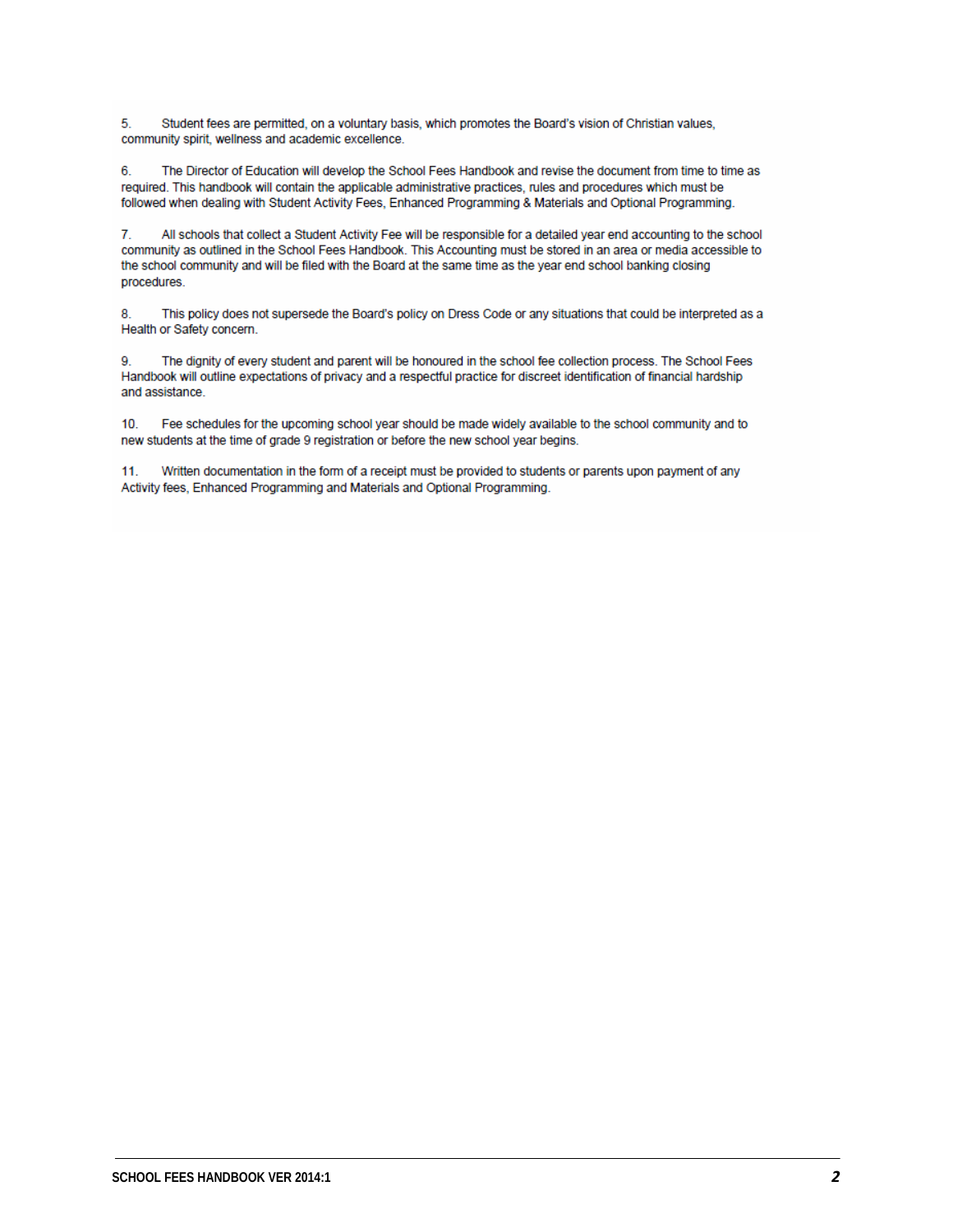### **II. Communication**

The policy on Fees for Learning Materials Rational (SM.08) puts a heavy emphasis on effective communication to remain relevant and effective. The following communications cycle is a requirement of the school:

- 1) The principal is required to ensure that the school community is aware of the policy and has access to it. In January 2014 the Director of Education wrote a letter to parents explaining the new policy and asked principals to share the letter with them. This letter should be posted on the school's portal site for future reference and should not be removed until updated by the Director. The letter is attached at the end of this section for your information.
- 2) Both **Activity Fees** and **Fees for Enhanced Programming & Materials** must be included in the schools profile on the Board's website. The listing shall include both the amount and the intended use or purpose.
- 3) The principal must consult at least once annually with the school's CSAC when determining the Student Activity Fees.
- 4) At the end of the school year the principal must prepare a report detailing Activity Fee Expenditures that reconciles to the fees collected. This report must be shared with the school community and filed with the Board's Finance Department.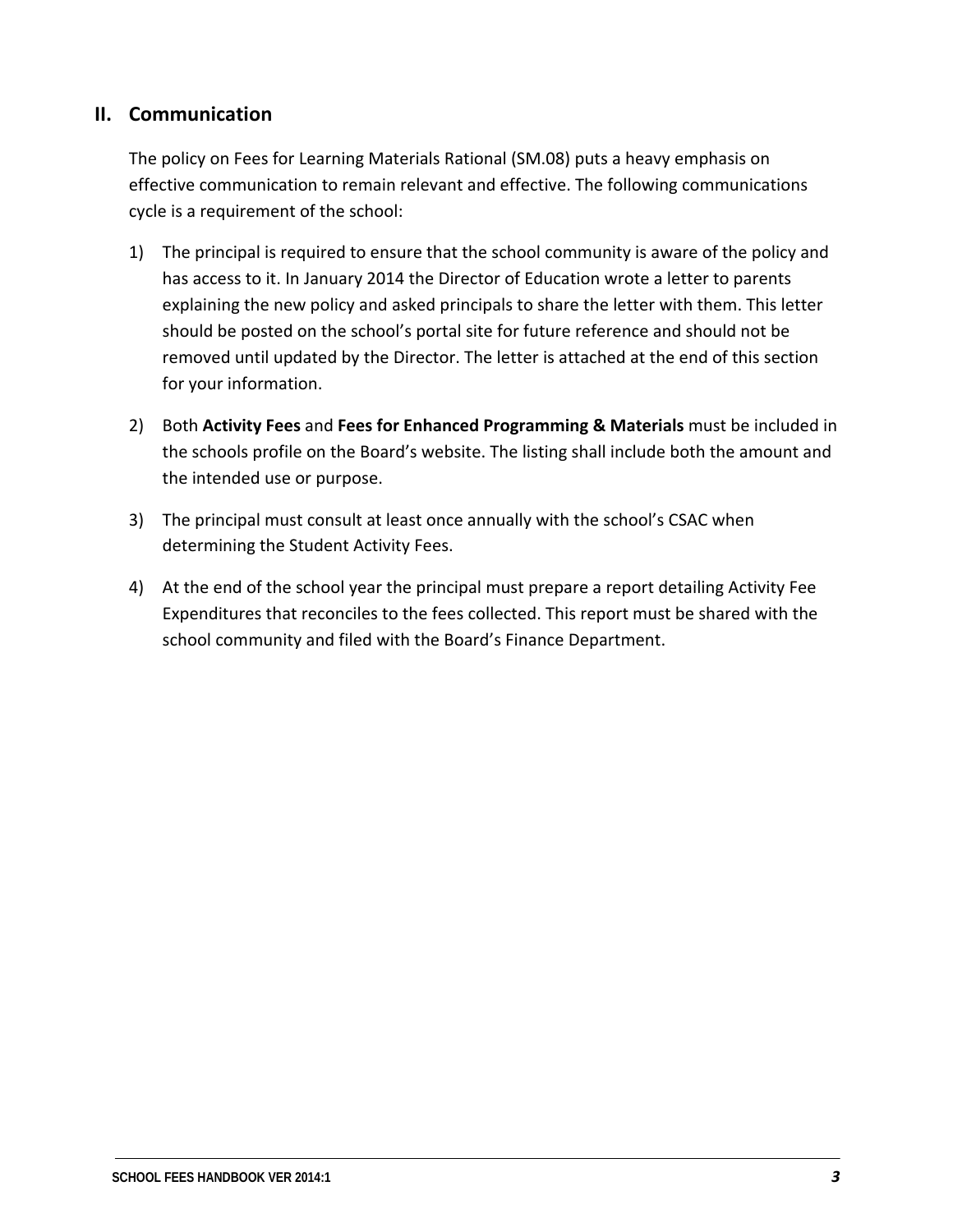

Dear Parents/Guardians:

This letter is to remind you of the Toronto Catholic District School Board approved policy S.M.09 Fees for Learning Materials and Activities Rationale, which was passed in 2012 in accordance with provincial regulations around student fees.

All secondary schools in the TCDSB collect a student activity fee as part of the registration process. These fees supplement the school experience for students by providing for materials and activities such as student agendas, student recognition programs, yearbooks, retreats, theme days, etc.

The payment of the activity fee is voluntary. Should a family not wish to pay the fee, a student would not automatically receive the items covered by the fee such as the yearbook and student agenda. Students who are unable to pay the activity fee due to financial hardship are encouraged to speak with the school administration.

Enhanced programming and material fees provide for enrichments or upgrades to curriculum activities beyond what is necessary to meet the learning expectations for a particular grade or course. They represent alternative products or consumables not offered by the school, and may be chosen by the student at their own expense.

Optional programming fees relate to voluntary courses or activities that students may choose to attend through an application process such as Advanced Placement courses or a Hockey Canada Skills Academy program.

It is the policy of the Board to also allow schools to charge fees to enhance a student's school and faith experience. These fees are voluntary, will reflect the actual costs, and the total charge will be itemized where possible.

Where students choose not to purchase Enhanced Programming and Materials, alternatives must be made available for essential course materials required to meet the learning expectations of the course or grade at no additional cost to the student. Non-payment of these fees will in no way interfere with a student's registration, course selections or graduation from a course or program. Mandatory charges are not allowed for any curriculum requirements used to earn an Ontario Secondary School Diploma (OSSD) or a Secondary School Certificate (OSSC).

The privacy and dignity of every student and parent will be honoured in the school fee collection process, and our schools will ensure that no child is left out due to financial hardship or special needs. Principals will consult annually with their local Catholic School Advisory Council regarding student fees, and the process will reflect the Board's vision of Christian values, community spirit, inclusiveness, wellness and academic excellence.

To read the policy in its entirety, please visit the Board's website at: http://www.tcdsb.org/Board/Policies/Pages/SM09.aspx.

Sincerely.

Argela Canthis

ngela Gauthier Director of Education

Cc: Trustees & Superintendents of Education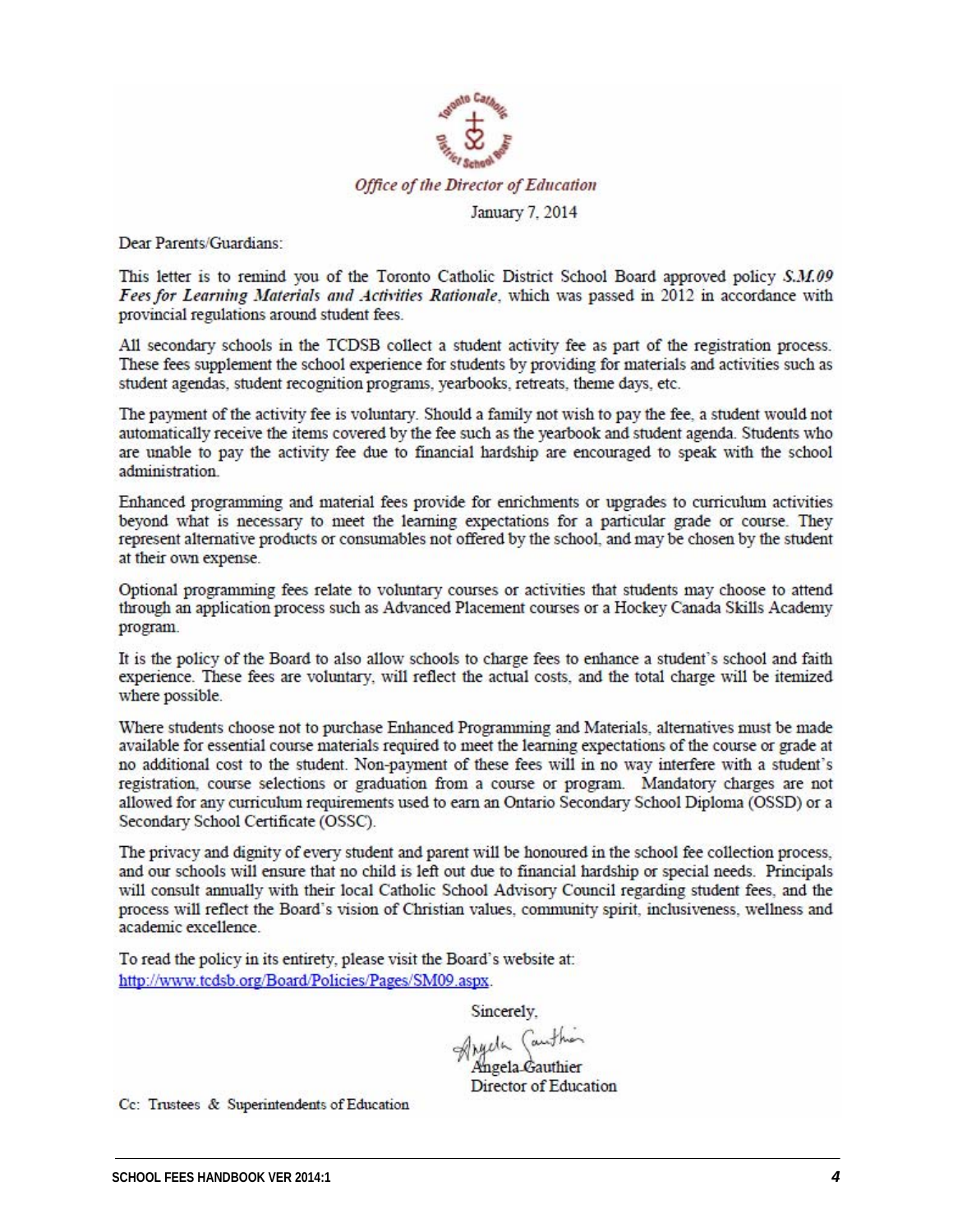### **III. Student Activity Fees**

Student activity fees are voluntary amounts that are used to supplement a student's school experience through materials and activities such as student agendas, student recognition programs, yearbooks, extracurricular activities, school dances, theme days, etc. Historically, student activity fees are charged by secondary schools at the time of a student's registration but are not limited to secondary schools.

- 1) All requests for student activity fees must be on a voluntary basis. No student shall be denied or delayed in the registration process due to non‐payment of an activity fee. Activity fees must reflect actual costs and shall itemize the intended expenditure. A sample of a grade 9 student activity fee letter follows this section.
- 2) The principal will be expected to address financial hardship. It may be necessary to offer flexible payment options to accommodate families. The principal in conjunction with the local CSAC should have a plan in place to deal with financial hardship in a dignified and discreet manner.
- 3) Secondary schools traditionally send a letter home after the Christmas break requesting an activity fee for the following school year. It is important that these letters have some consistency across the Board. The procedure for formulating a letter home is as follows:
	- *The Secondary School Principal's Association will add this topic to their agenda once each fall for review.*
	- *Suggested wording that must be included (as a minimum) in every letter home will be recommended by the Association and forwarded to Education Council for approval.*
	- *Each school principal will review their proposed letter home with their Regional Superintendent prior to it being released and a final copy will be sent to the Superintendent for their files.*
- 4) The suggested wording from the Secondary School Principal's Association as at January 2013 is as follows:

*"All secondary schools in the TCDSB collect a student activity fee as part of the registration process. These fees supplement the school experience for students by providing for materials and activities such as student agendas, student recognition programs, yearbooks, retreats, theme days, etc. Although this fee is voluntary, this payment enhances the student's overall school experience. Assistance may be provided to students who are unable to pay the activity fee."*

5) It will be the principal's responsibility to ensure all school staff are familiar with the policy to ensure conflicting messages are not conveyed to the public.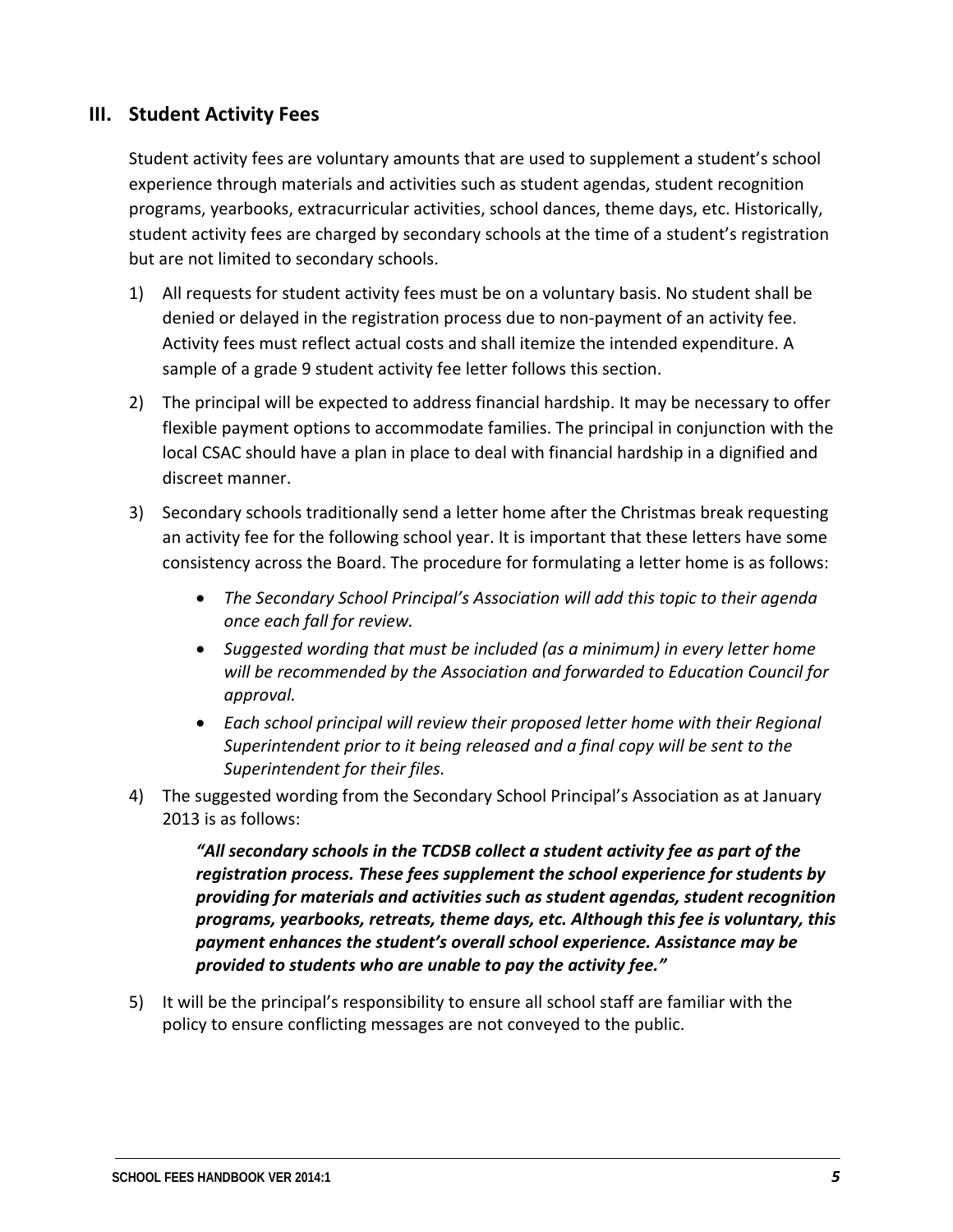# ANY TORONTO C.H.S. COURSE SELECTION FORM 2012-2013

**GRADE 9** 

| <b>PLEASE PRINT CLEARLY</b>                                                                                                                 |                                             |                                 |                                                                                                                                              |                |                                                 |
|---------------------------------------------------------------------------------------------------------------------------------------------|---------------------------------------------|---------------------------------|----------------------------------------------------------------------------------------------------------------------------------------------|----------------|-------------------------------------------------|
|                                                                                                                                             |                                             |                                 |                                                                                                                                              |                |                                                 |
|                                                                                                                                             |                                             |                                 |                                                                                                                                              |                |                                                 |
|                                                                                                                                             |                                             |                                 |                                                                                                                                              |                |                                                 |
| (please check)                                                                                                                              |                                             |                                 | MALE: $(\_\_\_\_$ FEMALE: $(\_\_\_\_$ DATE OF BIRTH: $\_\_\_\_$ / $\_\_\_\_$                                                                 | (MM / DD / YY) |                                                 |
| COMPULSORY COURSES $-6$ – Circle either academic, applied or essential from #1 to #5<br>- The sixth course has already been circled for you |                                             |                                 |                                                                                                                                              |                |                                                 |
|                                                                                                                                             | <b>ACADEMIC</b>                             | <b>APPLIED</b>                  | <b>LOCALLY</b><br>DEVELOPED                                                                                                                  | *AGREE         | * GRADE 8 TEACHERS PLEASE INITIAL:<br>*DISAGREE |
| 1. ENGLISH                                                                                                                                  | ENG1D1                                      | ENG1P1                          | ENG1L1                                                                                                                                       |                |                                                 |
| 2. MATH                                                                                                                                     | MPM <sub>1</sub> D <sub>1</sub>             | MFM1P1                          | MAT <sub>1L1</sub>                                                                                                                           |                |                                                 |
| 3. SCIENCE                                                                                                                                  | SNC <sub>1</sub> D <sub>1</sub>             | SNC <sub>1</sub> P <sub>1</sub> | SNC <sub>1</sub> 1                                                                                                                           |                |                                                 |
| 4. FRENCH                                                                                                                                   | FSF1D1                                      | FSF <sub>1</sub> P <sub>1</sub> |                                                                                                                                              |                |                                                 |
| 5. GEOGRAPHY                                                                                                                                | CGC1D1                                      | CGC <sub>1</sub> P <sub>1</sub> |                                                                                                                                              |                |                                                 |
| 6. RELIGION                                                                                                                                 | HRE101                                      |                                 |                                                                                                                                              |                |                                                 |
|                                                                                                                                             |                                             |                                 |                                                                                                                                              |                |                                                 |
| <b>ELECTIVE COURSES-2</b>                                                                                                                   |                                             |                                 | - Please rank your choices in order of preference of 1, 2 and 3<br>with 1 being your first choice and the third choice being your alternate. |                |                                                 |
| <b>Dramatic Arts</b>                                                                                                                        |                                             |                                 | ADA101                                                                                                                                       |                |                                                 |
| Instrumental Music Band                                                                                                                     |                                             |                                 | AMU <sub>101</sub>                                                                                                                           |                |                                                 |
| <b>Visual Arts</b>                                                                                                                          |                                             |                                 | <b>AVI101</b><br>the control of the con-                                                                                                     |                |                                                 |
| <b>Vocal Music</b>                                                                                                                          |                                             |                                 | AMV <sub>101</sub><br><b>Contract Contract</b>                                                                                               |                |                                                 |
| <b>Exploring Technologies</b>                                                                                                               |                                             |                                 | TIJ101<br>and the control of                                                                                                                 |                |                                                 |
|                                                                                                                                             | Physical & Health (Active Living) Education |                                 |                                                                                                                                              |                | PPL1OU (Male) PPL1OV (Female)                   |
|                                                                                                                                             | Information Technology in Business          |                                 | <b>BTT101</b>                                                                                                                                |                |                                                 |
| Individual & Family Living                                                                                                                  |                                             |                                 | <b>HIF101</b>                                                                                                                                |                |                                                 |
|                                                                                                                                             | Learning Strategies (Special Ed)            |                                 | <b>GLE101</b>                                                                                                                                |                |                                                 |
|                                                                                                                                             |                                             |                                 | Do you CURRENTLY receive Special Education Services?                                                                                         |                | YES NO                                          |
| If NO, have you ever received Special Education Services?<br>YES ________ NO ______                                                         |                                             |                                 |                                                                                                                                              |                |                                                 |
| STUDENT SIGNATURE: PARENT/GUARDIAN:                                                                                                         |                                             |                                 |                                                                                                                                              |                |                                                 |
|                                                                                                                                             |                                             |                                 |                                                                                                                                              |                |                                                 |
| SPECIAL EDUCATION TEACHER SIGNATURE: __________________________DATE: ______________________________<br>(FOR STUDENT WITH IEP)               |                                             |                                 |                                                                                                                                              |                |                                                 |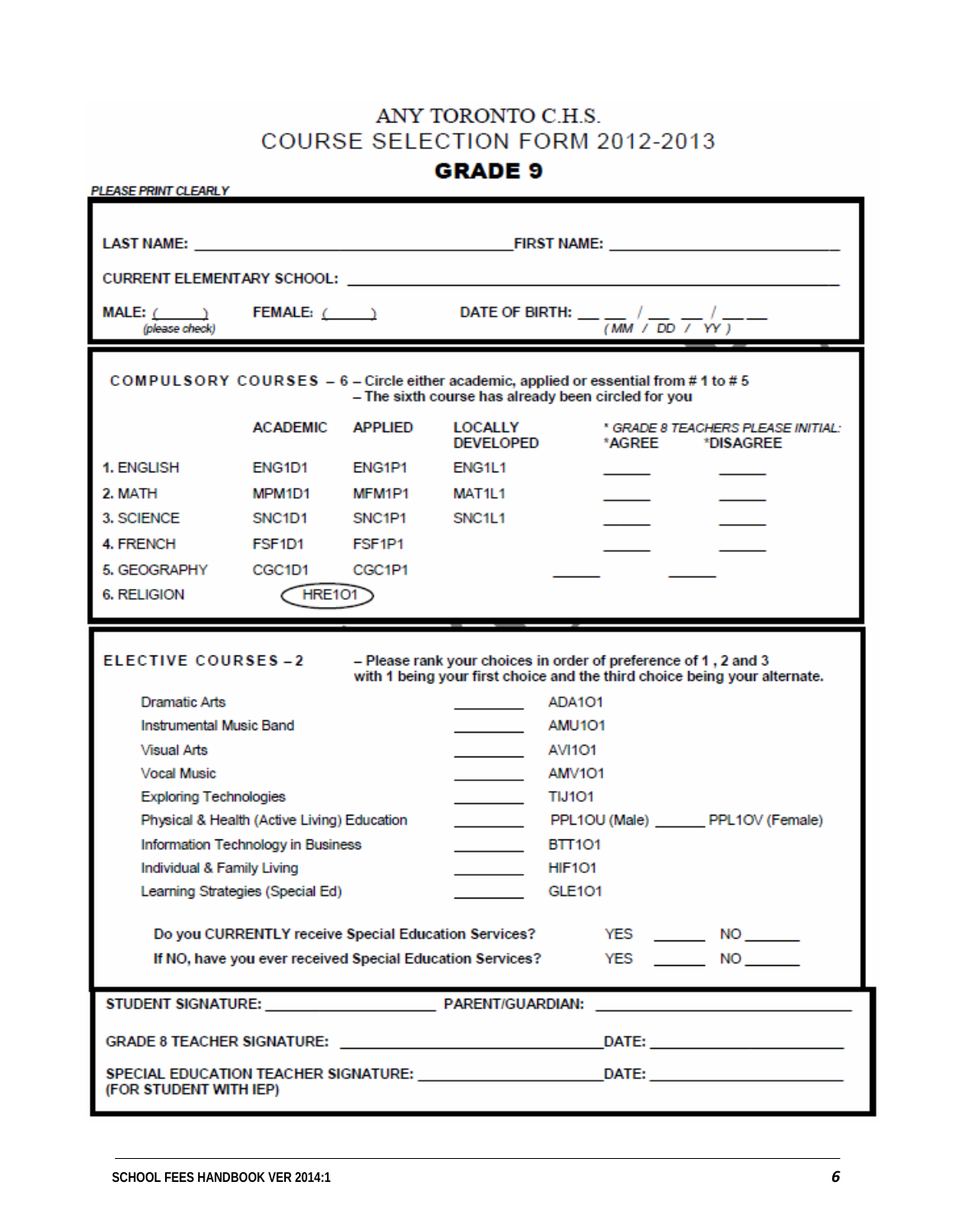#### **Student Activity Fee**

We will be requesting a voluntary Student Activity Fee. The Fee covers such things as the students agendas, vearbooks, student extra curricular activities, student clubs or teams etc. as outlined in the fall school newsletter. The Student Activity Fee (SAF) at ANY TORONTO C.H.S. for grade 9 students is \$100.00. Catholic School Councils are also requesting a voluntary contribution of \$10 to assist them in supporting school initiatives. Please make cheques payable to ANY TORONTO C.H.S. A breakdown of the fee is provided below:

• School lock  $$7.00$ • Text: Research Success  $$5.75$ At Your Library \$25.25  $\bullet$  Yearbook Gr. 9 Religion Retreat \$25.00 • School Council Donation \$10.00 We will collect the religion retreat fee at this time in order to plan Grade 9 Orientation \$17.00 ahead, book the retreat facility and buses. The religion retreat is an expectation for all students • Student Activities 35.00 attending a Catholic high school. 100.00 **School Activity Fee Cheque** Please make cheque payable to \$25.00 Gr. 9 Religion Retreat ANY TORONTO C.H.S.

### **Course Enhancement Fees**

Fees for required core learning materials (e.g. textbooks, workbooks) will not be charged. In some courses or subjects, there may be fees for optional enhanced learning materials or activities. Although voluntary, these fees provide the financial means to enable your child to experience a superior level of service and enhancements that enrich their educational experience. School uniforms and physical education uniforms are required in all secondary schools and are available for sale. Families experiencing a financial challenge are encouraged to contact the principal, in confidence, for assistance.

# **AUTOMATED ATTENDANCE SYSTEM**

We acknowledge we will be called whenever our son/daughter is absent or late from school. The call will be made by an automated system from 6:00-9:00 p.m. Our automated system will call your home telephone number. Parent/Guardian Signature: Date: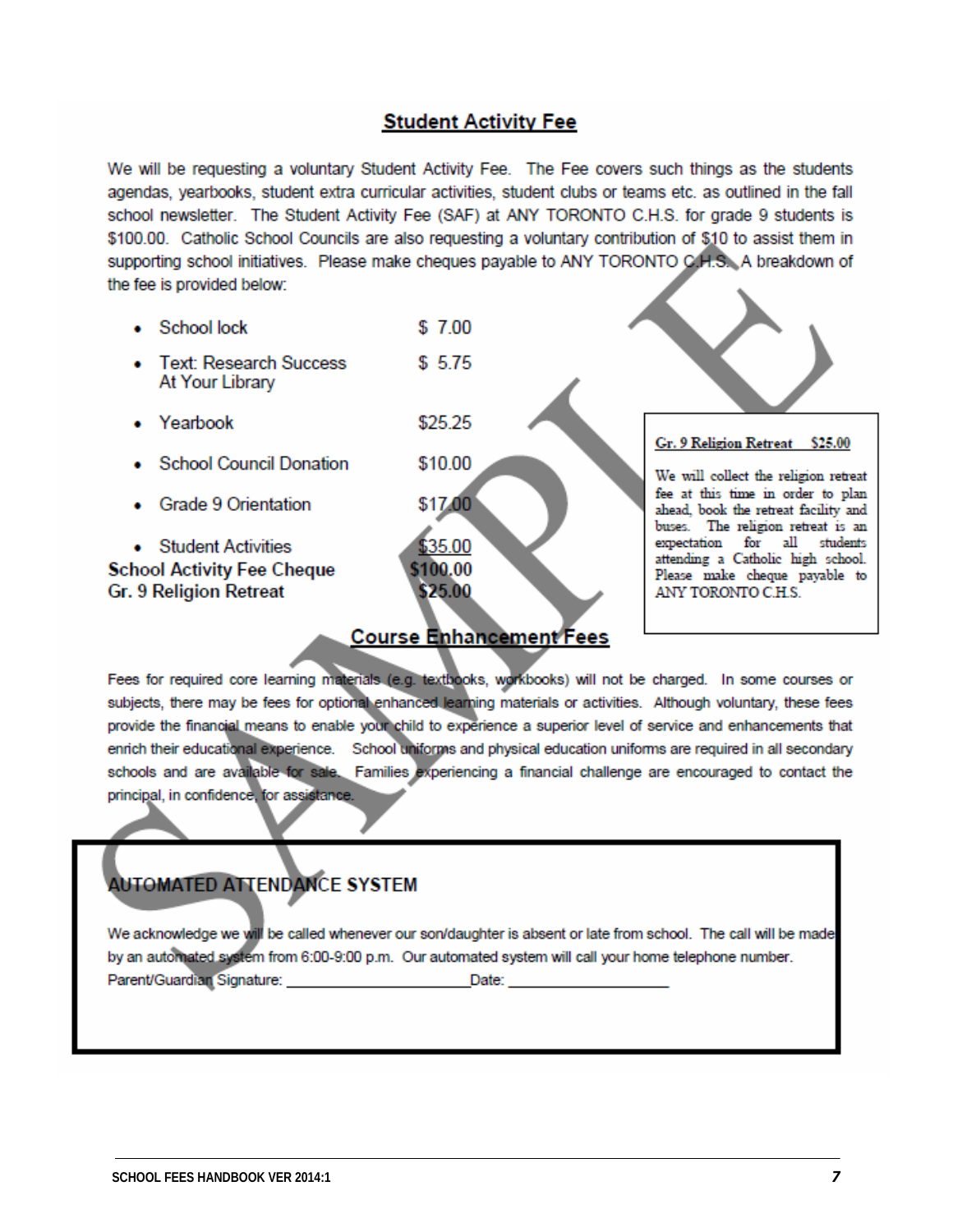### **IV. Enhanced Programming and Materials**

Enhanced programming and materials are voluntary enrichments or upgrades to the curriculum activities beyond what is necessary to meet the learning expectations for a particular grade or course. They represent superior products or consumables to that offered by the school and may be chosen by the student at their own expense.

- 1) The Board recognizes the diversity among our student population and strives to enhance and fulfill an individual's unique talents, abilities and passions. In order to offer superior programming, when necessary, that exceeds provincial guidelines and expectations the school or program may have no alternative but to pass the extra cost on to the student. If costs exceed the provincial budget allocated to that program and cannot be recovered by any other means then the activity will be scaled back to the lowest common denominator which is the provincial average or budget allocated.
- 2) Where students choose not to purchase Enhanced Programming and Materials, alternatives must be made available for essential course materials required to meet the learning expectations of the course or grade at no extra cost to the student.
- 3) Fee schedules should be made available to students at the time of registration. A fee should never interfere or influence a student in their course selection.
- 4) **Fees for Enhanced Programming & Materials** must be included in the schools profile on the Board's website. The listing shall include both the amount and the intended use or purpose.
- 5) Wherever possible a recycling program should be encouraged where gently used items could be resold to students in need at a discount.
- 6) Parents should always be consulted at the beginning of the year on expected charges and enhancements. The benefits and opportunities for incurring these costs should be highlighted and communicated effectively with parents. Parents should have the opportunity to question the effectiveness or necessity of an enhancement.
- 7) CSAC's should be consulted at the beginning of the year and given the opportunity to prioritize enhancements for which they intend to fundraise.
- 8) It will be the school principal's responsibility to review and approve all proposed optional fees for all courses, programs, activities and materials prior to the inclusion of such charges in school communication.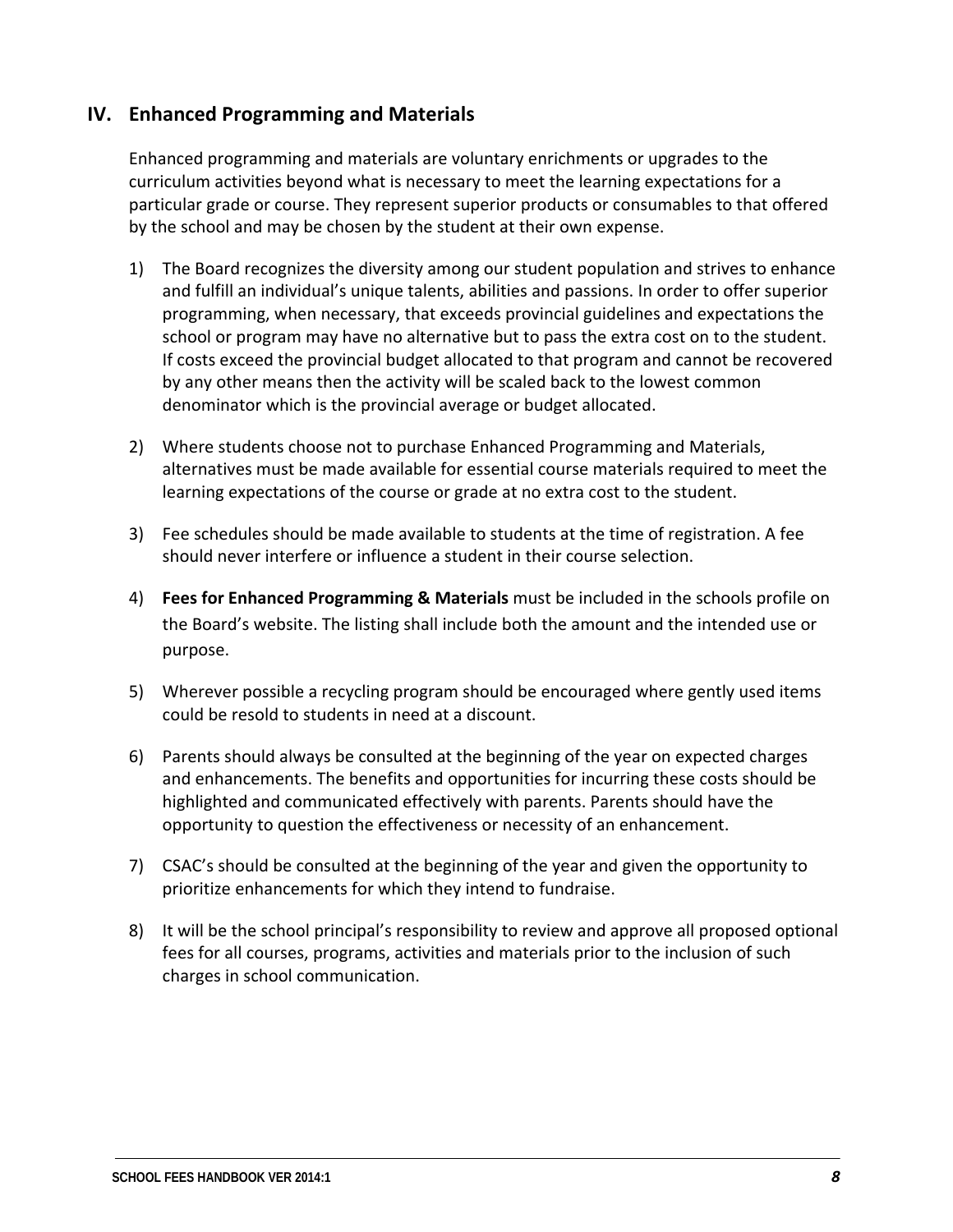- 9) Requests for fees must be calculated at the most economical rate possible and should complement the abilities and expectations of the entire student population. Example ‐ an art kit enrichment for an enhanced art program should differ from the kit offered for the general art program.
- 10) Enhanced programming and material charges must be priced at cost.
- 11) The following programs have contributed a brief rational for enhancement fees and learning objectives for their programs. They are attached to the back of the handbook as Appendix A.
	- 1) ARTS
	- 2) HEALTH / PHYSICAL EDUCATION
	- 3) CANADIAN AND WORLD STUDIES
	- 4) COMPUTER SCIENCE
	- 5) ENGLISH
	- 6) OUTDOOR EDUCATION EXCURSIONS
	- 7) FRENCH IMMERSION/EXTENDED FRENCH
	- 8) MODERN LANGUAGES
	- 9) RETREATS/LEADERSHIP
	- 10) SCIENCES
	- 11) TECHNOLOGY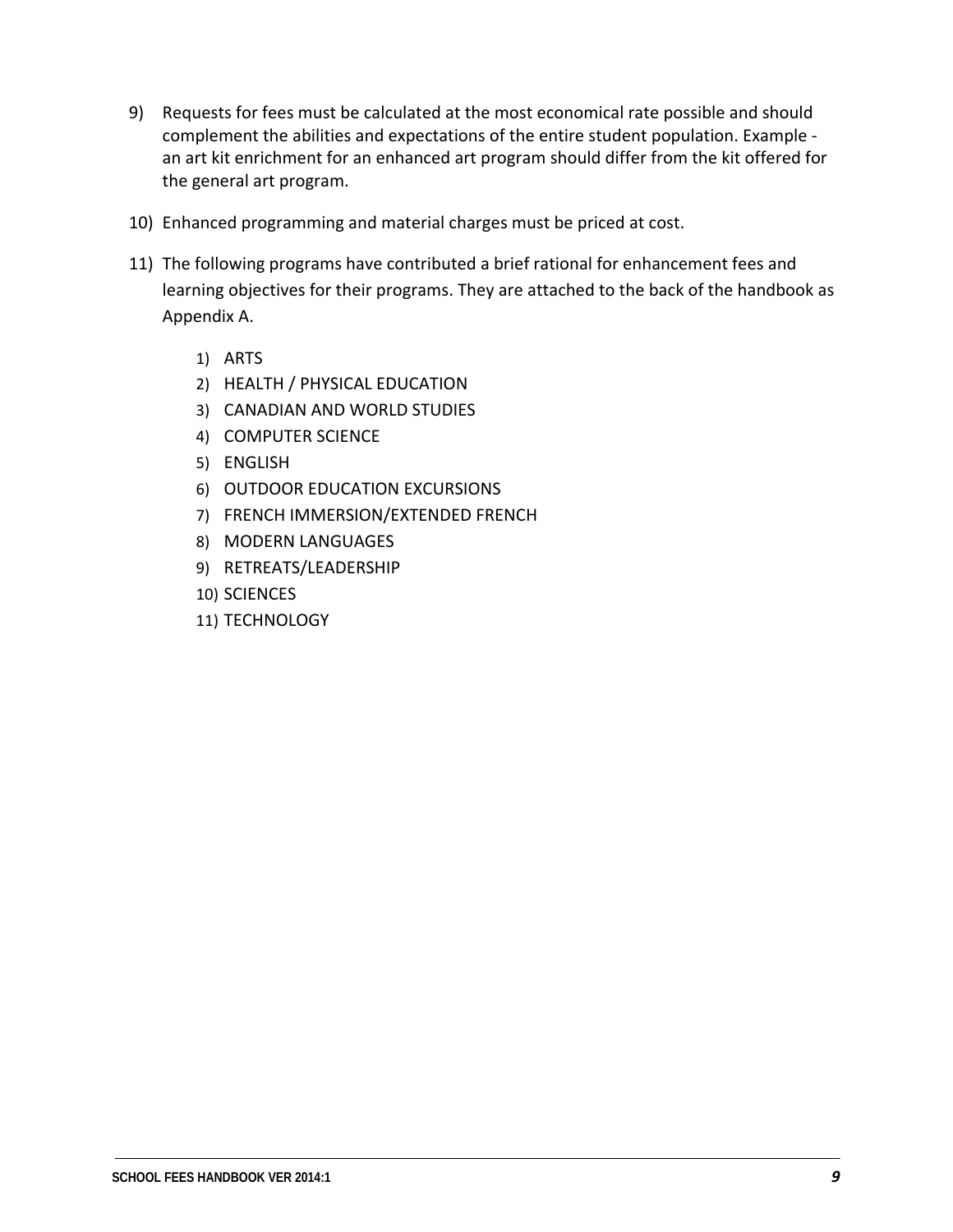### **V. Optional Programming**

Optional programming refers to voluntary courses or activities that students normally choose to attend through an application process. Examples would be an Advanced Placement or a Hockey Canada Skills Academy program.

- 1) Optional Programming fees must reflect actual costs and shall itemize the intended expenditure.
- 2) Expenditures for staff travel and supply purchases must adhere to the Board's Purchasing Policy FP.01 and the Employee Expenses Policy FM.01.
- 3) At the end of the school year the principal must prepare a report detailing Optional Programming Fee Expenditures that reconciles to the fees collected and make this available to all participants.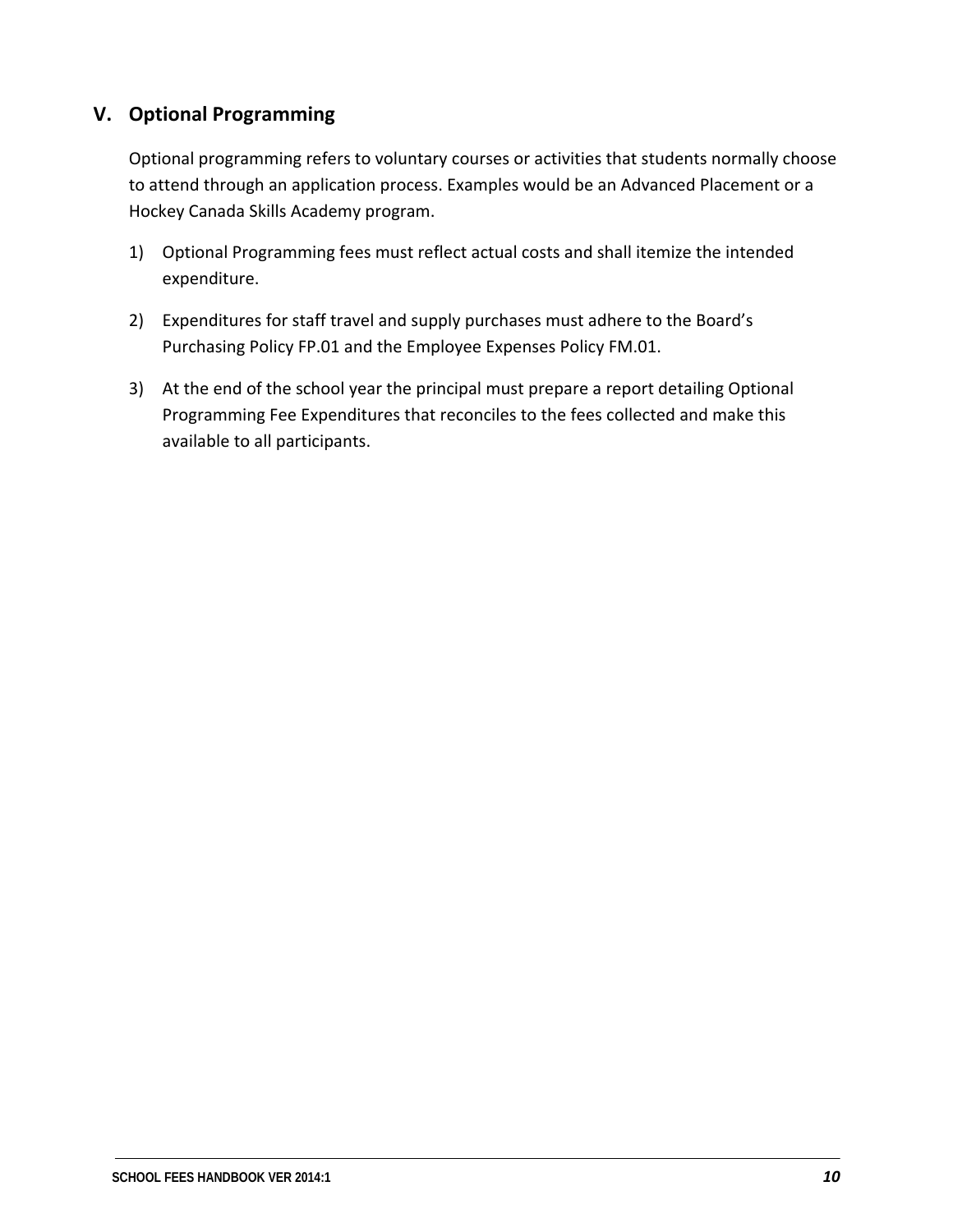### **VI. Accountability and Reporting**

#### Reporting

Transparency is key when collecting student activity fees. The policy requires that fees reflect actual cost and are itemized when possible. It also requires that feedback be provided back to the community on the actual uses of the funds. Regulation 7 of the policy is as follows:

*"7) All schools that collect a Student Activity Fee will be responsible for a detailed year end accounting to the school community as outlined in the School Fees Handbook. This Accounting must be stored in an area or media accessible to the school community and will be filed with the Board at the same time as the year end school banking closing procedures."*

Schools are encouraged to use the SAP School Banking System to track activity fee revenues and expenses. The following is a sample of a yearend report:

### **Catholic Secondary School**

#### **Report on School Activity Fees**

Year Ending August 31, 2014

| <b>Revenues</b>           |           |
|---------------------------|-----------|
| <b>Fees Collected</b>     |           |
| \$100,000                 |           |
| <b>Expenses</b>           |           |
| Yearbook Expense          | \$60,000  |
| Lock Expense              | 10,000    |
| <b>School Spirit BBQ</b>  | 6,000     |
| <b>Athletics</b>          | 12,000    |
| <b>School Newspaper</b>   | 1,000     |
| <b>Student Assistance</b> | 5,000     |
| <b>Student Council</b>    | 2,000     |
| Retreat Expenses Grade 12 | 4,400     |
| Miscellaneous             |           |
|                           | 800       |
| <b>Total Expense</b>      | \$101,200 |
| Surplus/(Deficit)         | (1,200)   |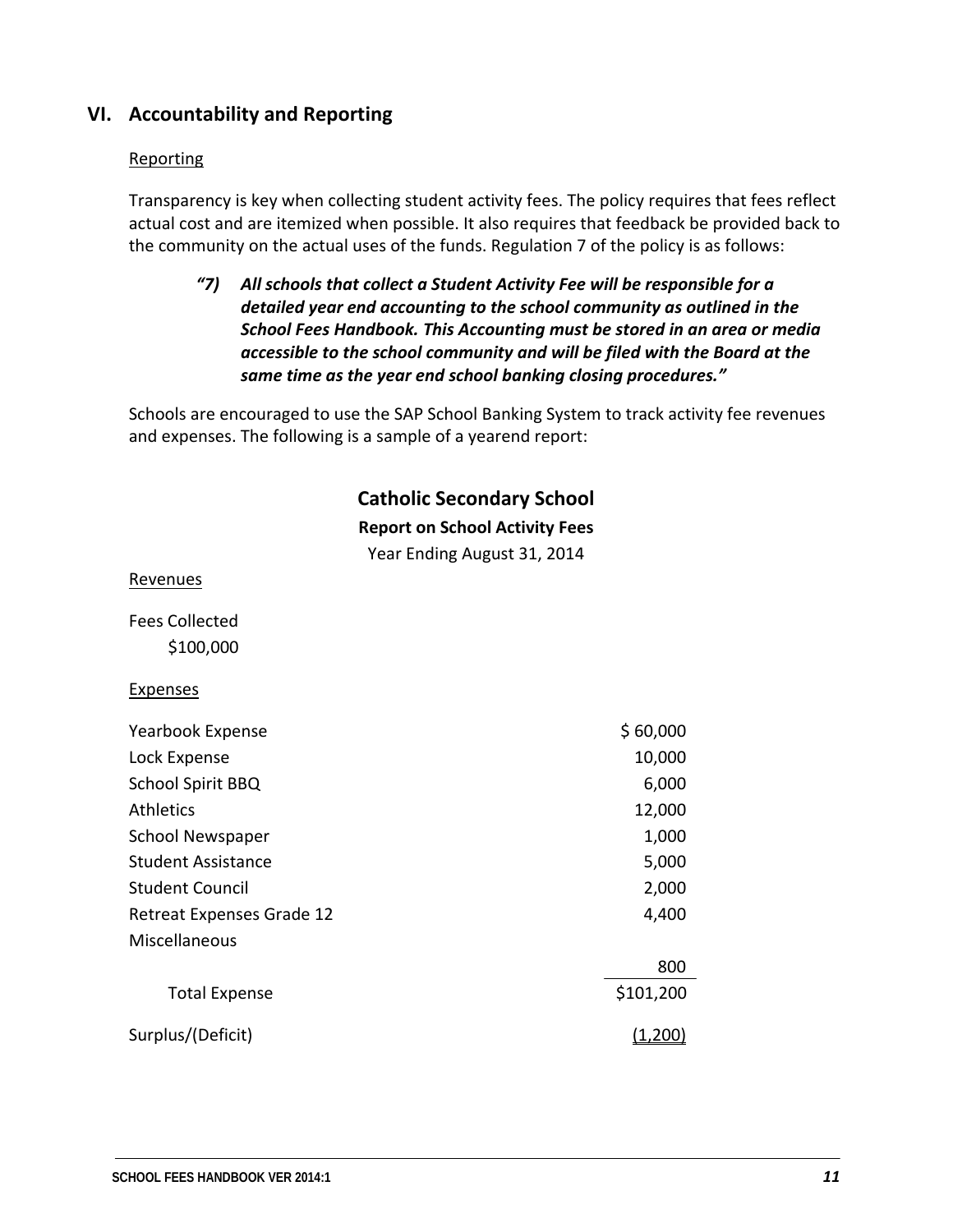Schools would be required to make this report accessible to the school community via the school web/portal site, newsletter, bulletin boards, etc. A copy must also be filed with the Board office at the same time they are closing the SAP School Banking Software as part of the yearend procedures.

#### **Receipts**

Regulation 11 of the policy is as follows:

# *"11) Written documentation in the form of a receipt must be provided to students or parents upon payment of any Activity fees, Enhanced Programming and Materials and Optional Programming."*

For the protection of all, especially with cash transactions, a pre-numbered duplicate receipt should be issued.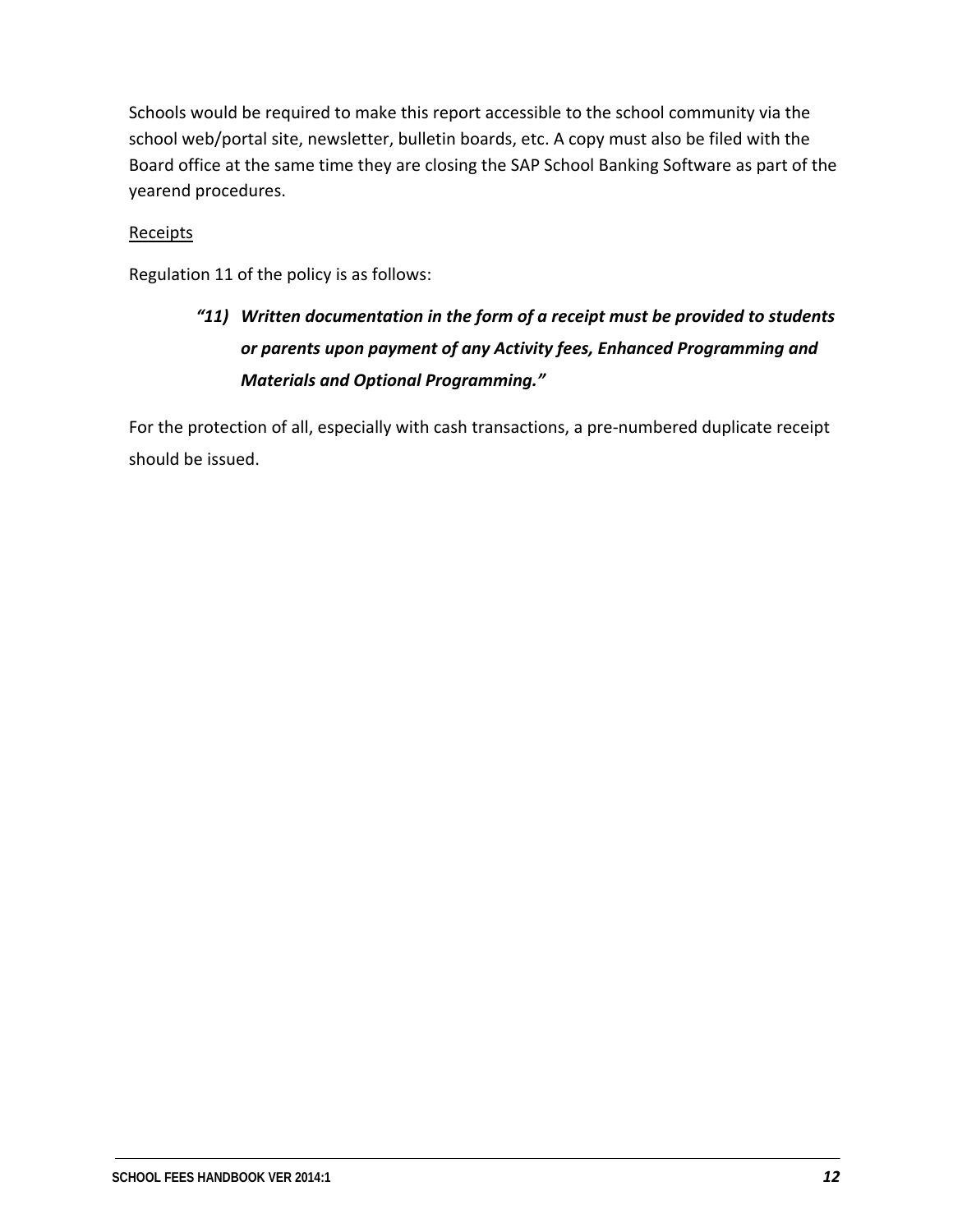### **VII. Handbook Committee Structure**

The handbook committee was chaired by Dave Bilenduke, Business Services and was structured as follows:

| Trustees                               | 2  |  |
|----------------------------------------|----|--|
| Parents                                | 2  |  |
| Student Trustee or Designate           |    |  |
| <b>Program Department Coordinators</b> | 2  |  |
| <b>Secondary Principals</b>            | 2  |  |
| <b>Elementary Principals</b>           | 1  |  |
| <b>Field Superintendents</b>           | 2  |  |
| <b>SEAC Representative</b>             | 1  |  |
| <b>Business Services Staff</b>         | 1  |  |
| Total                                  | 14 |  |

#### Process:

- 1) The committee met twice in October 2012 to determine the handbook structure, topics and implementation issues.
- 2) Handbook contributions were delegated to the appropriate staff for development.
- 3) All handbook contributions were approved by the Communications Department and Education Council.
- 4) The Draft Handbook was brought to the Handbook Committee for a final review.
- 5) The Final Handbook is approved by Director's Council and included in the next Board Agenda for review by the Board of Trustees.
- 6) The handbook will be reviewed by Education Council at least once annually and the committee may be reformed at the discretion of the Director of Education.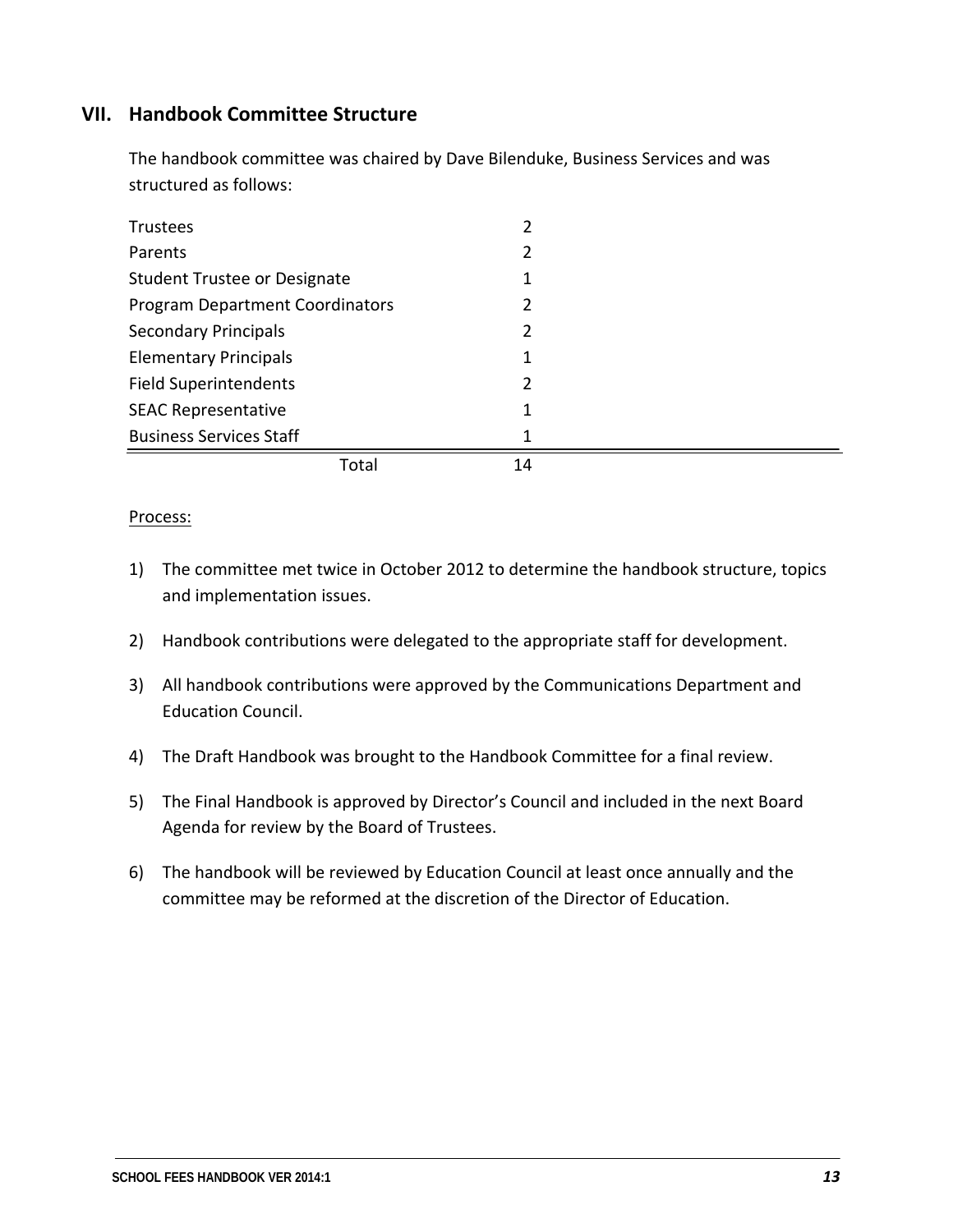### **1) School Fees ‐ Art**

The arts program is organized into four strands – Dance, Drama, Music and Visual Arts. The essential skills developed in these strands focus on creativity, critical analysis, critical thinking and communication skills. *"The emphasis within each of the strands is based upon developing the student's ability to communicate through creating and presenting/performing works in the arts and to communicate their thoughts and feelings about works in the arts."* (Ontario Ministry of Education Arts Curriculum Guide)

Many schools offer enhanced programming and materials related to specific strands within the arts curriculum. For example, in visual arts some students prefer to use specific types of supplies that will enhance the creation of their product. Some students in music prefer to purchase their own mouth piece or rent/buy their own particular instrument. It is the student and parent who will make the choice in regards to these voluntary enhancements. The student or parent may wish to purchase a superior product (i.e. shading sticks, brushes, fine tip markers, etc.) than that provided by the school. In these cases, the student may be asked to pay the additional cost for the superior product if offered through the school. Schools must be fiscally responsible when purchasing additional products that may be offered to these particular students. All costs incurred by the school for these products would be reflective of the cost charged to the student. It is the schools' responsibility to ensure that no student is disadvantaged in any way in meeting the learning expectations related to the arts program. The student must have the necessary supplies in order to meet the curriculum expectations and those supplies must be provided by the school.

There are a few schools within the TCDSB that have specialty arts programs (Regional Arts Program). Many of these programs involve optional programming that refers to voluntary courses or activities that students normally choose to attend through an application process. These schools may also ask parents for a voluntary fee to help with the costs of their child participating in this enhanced program. Schools must communicate to the parents that the fee is voluntary and that assistance may be provided to students who are unable to pay.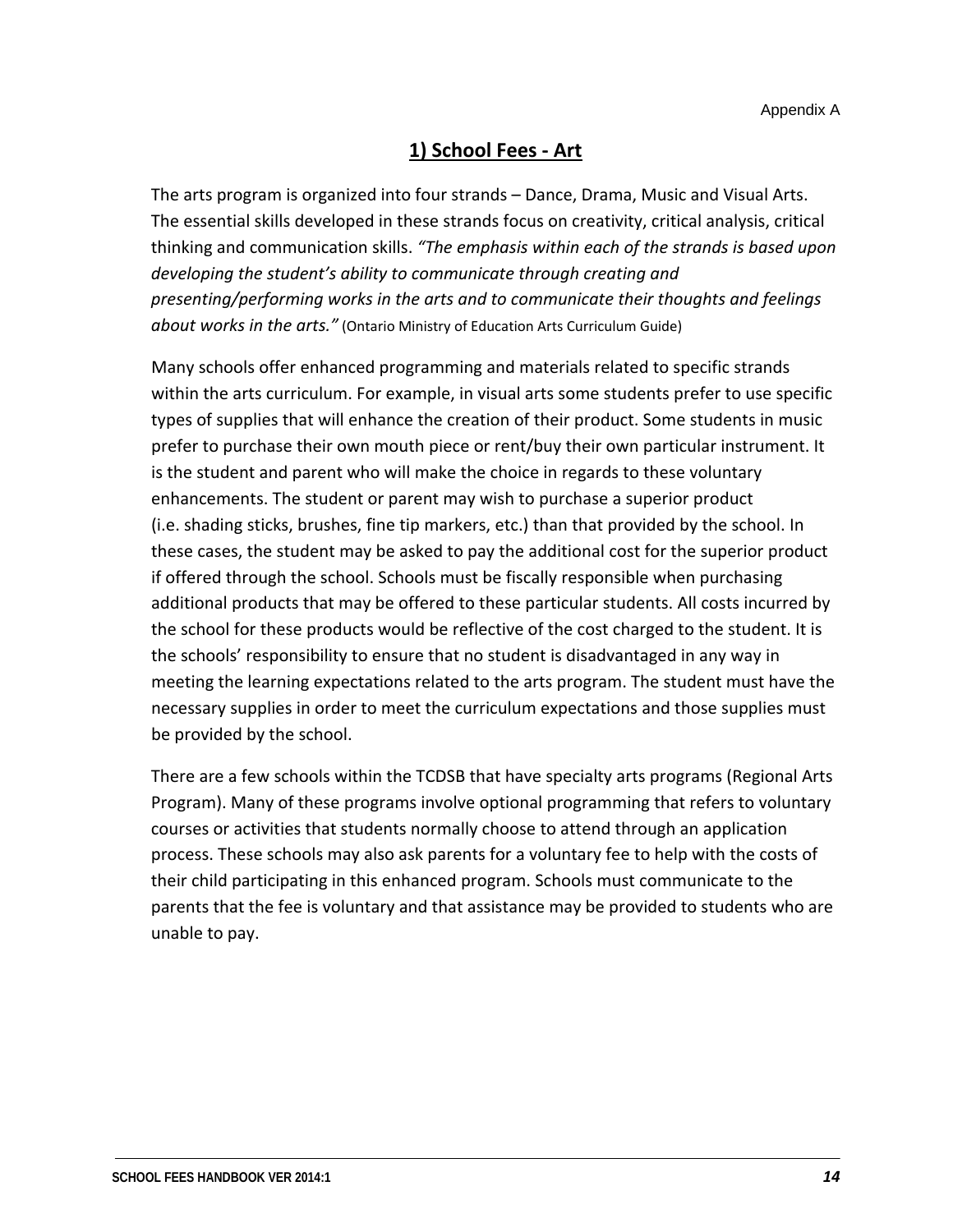### **2) School Fees ‐ Health and Physical Education**

The Ministry of Education is currently revising the Secondary Health and Physical Education curriculum. The current curriculum document was created in 1999 and will continue to be implemented until a new document is introduced by the Ministry. This curriculum provides learning experiences that help students develop the following:

- an understanding of the importance of physical fitness, health, and well-being and the factors that contribute to them;
- a personal commitment to daily vigorous physical activity and positive health behaviours;
- the skills and knowledge they require to participate in physical activities throughout their lives.

Teachers instil in their students an appreciation for living a healthy and active life. In order to meet many of the curriculum expectations, teachers try to create a variety of activities for their students. Many activities take place in the gymnasium or the surrounding areas of the school. There are times in which teachers will create learning opportunities outside of the school location. In order to enhance the program delivery, many teachers have incorporated physical activities that utilize the surrounding community. Teachers will arrange excursions to local community facilities to use a swimming pool, squash or tennis courts, ski hills, weightlifting equipment, etc. Usually there is a cost for using these outside facilities and these are passed onto the students taking this particular course. All costs incurred by the schools for these programs would be reflected in the cost that is passed along to the student. All of these costs and program offerings would be considered supplementary to the achievement of the expectations and alternative arrangements would have to be provided for students that do not partake in these activities. Students cannot be disadvantage in any way from attaining the expectations in health and physical education.

All TCDSB schools provide an athletic program for their students. These activities are extracurricular and are open to all students in the school. The Toronto District Catholic Athletic Association is made up of volunteers and organizes all of the competitive athletic events for students in our board. The main objective of the TDCAA is the administration of interscholastic athletics and the development and promotion of fair play. The athletic program is voluntary and there are costs that will be incurred by the students in order to participate in these activities. Many common costs relate to paying for referees, permits and awards. These costs can be charged to the participants of these activities and will reflect the actual cost of the events.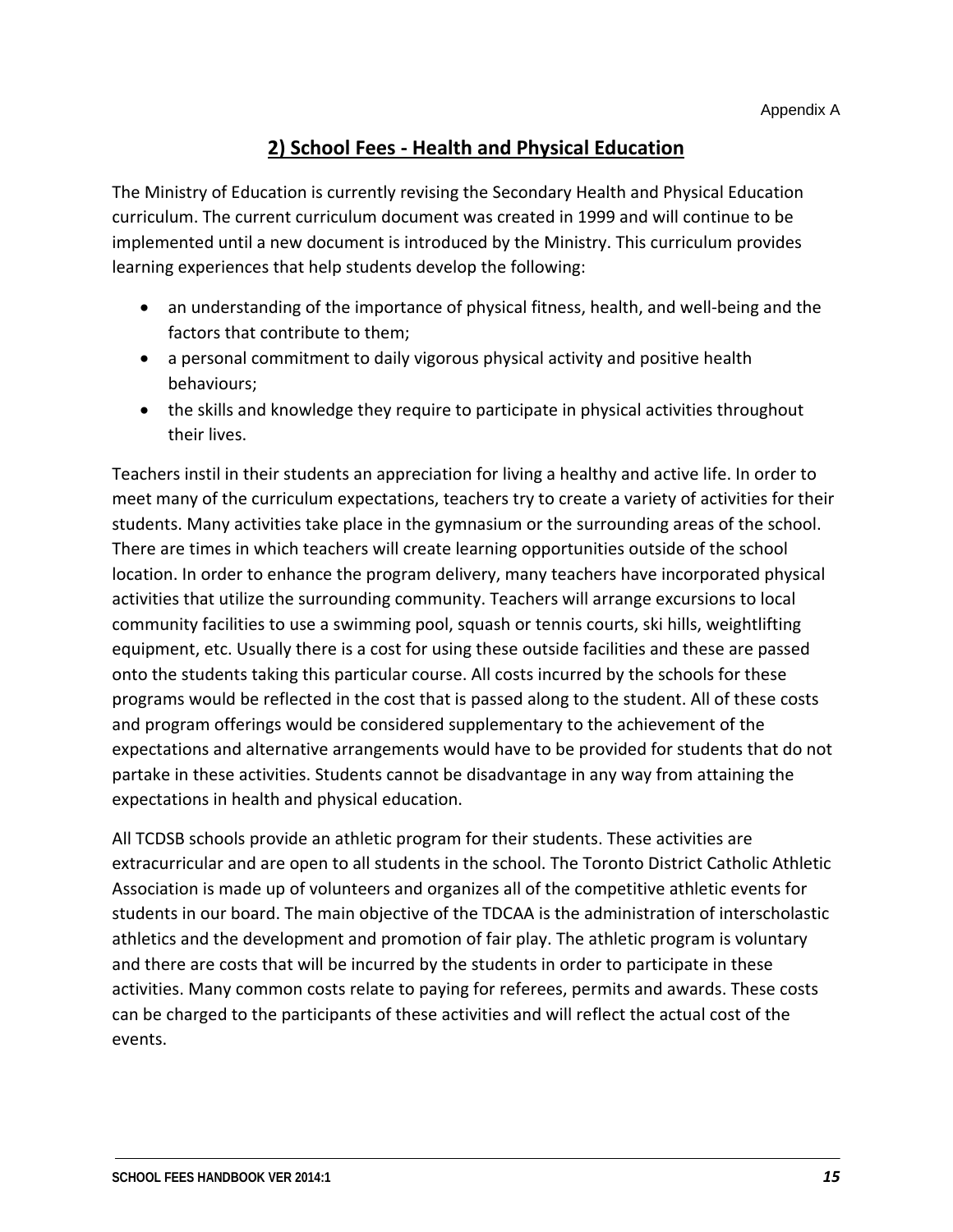### **3) School Fees ‐ Canadian & World Studies**

The Canadian & World Studies curriculum program encompasses five subjects: economics, geography, history, law, and politics. In studying these subjects, students learn how people interact with and within their social and physical environments today, and how they did so in the past. Courses in Canadian and World Studies actively involve students in research, critical thinking, problem solving, and decision making. They also help students develop a variety of communication skills, as well as the ability to use information technology to collect, organize, interpret, and present information.

Successful mastery of concepts and skills in Canadian and World Studies requires a sincere commitment to work, study, and the development or strengthening of appropriate skills. As well, students should be encouraged to actively pursue opportunities outside the classroom to extend and enrich their understanding of these subjects. For example, it is recommended that they create their own files on current events that relate to their areas of study, or that they explore subject‐related volunteer opportunities, recreational reading materials, movies or documentaries, or public affairs programs on television.

Many schools offer class excursions, gallery visits, outside speaker presentations related to specific strands within the curriculum to expand the learning experiences and enhance the learning styles of the students. It is the student and parent who will make the choice in regards to these voluntary enhancements if the costs are passed on to the students. Schools must be fiscally responsible when considering additional learning venues that may be offered to students. All additional costs incurred by the school for these products would be reflective of the cost charged to the student. It is the schools' responsibility to ensure that no student is disadvantaged in any way in meeting the learning expectations related to the program.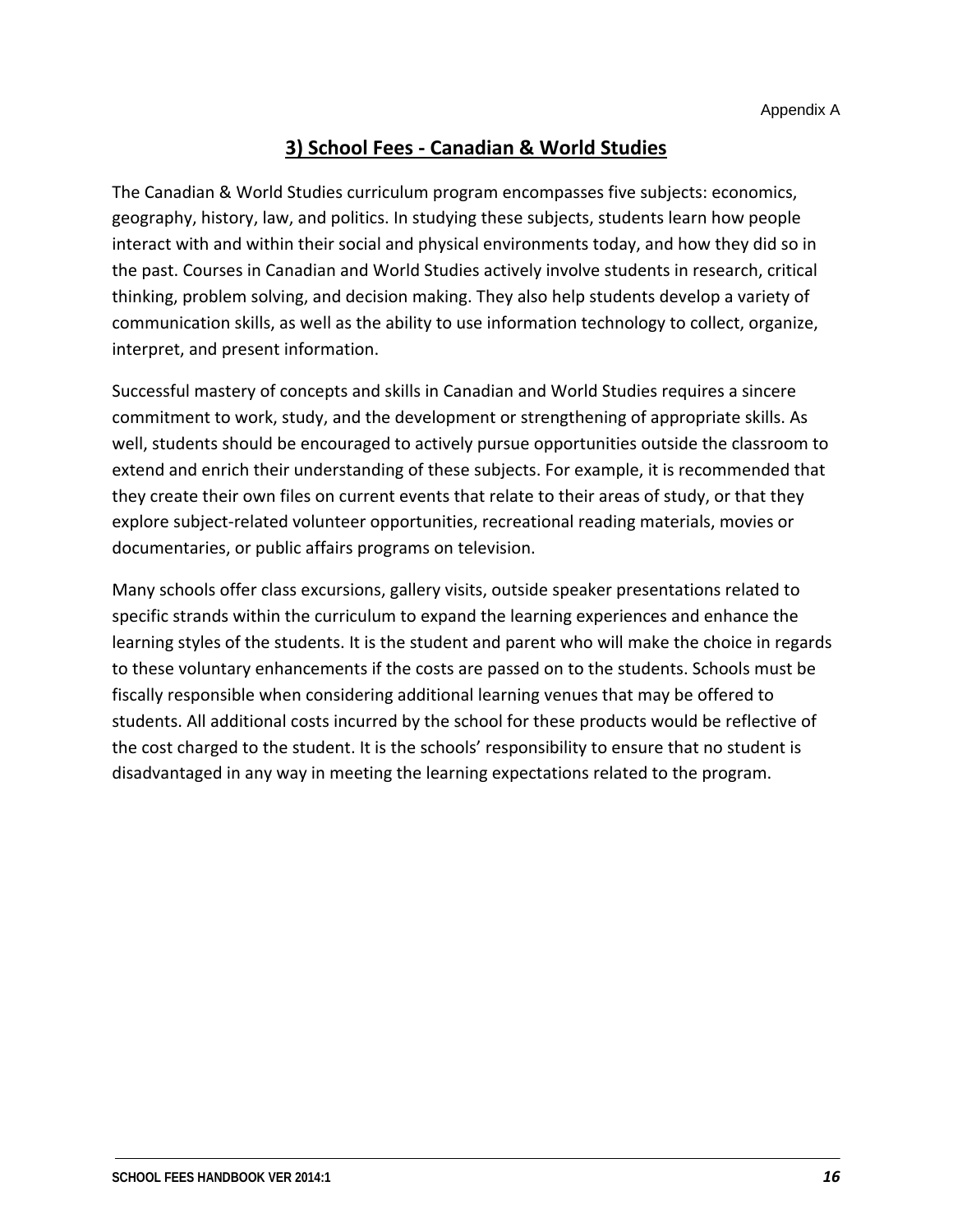### **4) School Fees ‐ Computer Science**

The Computer Studies curriculum is offered in Grades 10, 11 and 12. The focus of Computer Studies is not on how to use the computers, and it goes beyond simple computer programing. It involves defining problems; analysing problems; designing solutions; and developing, testing and maintaining programs.

The computer studies curriculum incorporates a broad range of transferable problem‐solving skills and techniques, including logical thinking, creative design, synthesis and evaluation. It also teaches generically useful skills in such areas as communication, time management, organization and teamwork. The curriculum recognizes that students live in a technologically rich world, and that computer studies will provide them with the knowledge and skills to understand the underpinnings of current computer technology and prepare them for the emerging technologies of our  $21<sup>st</sup>$  century world.

The current curriculum document was last revised in 2008. The computer studies curriculum offers a range of courses, all of which are structured to give students a solid foundation in the following four areas:

- Software development (including project management and software engineering principles)
- Algorithms and data structures
- Program correctness and efficiency
- Professional and ethical responsibility

The technology and software needed to complete the computer studies curriculum is provided by the schools. Some schools offer enhancements to the program. These enhancements may include the use of alternative technology or software, school excursions or outside speakers. If the costs are passed on to the students, the student and parent will make the choice in regards to these voluntary enhancements. Schools will ensure that no student is prevented from meeting the curriculum expectations of the program and will attempt to assist students who may not be able to pay for enhancements that are deemed to be of significant curricular value.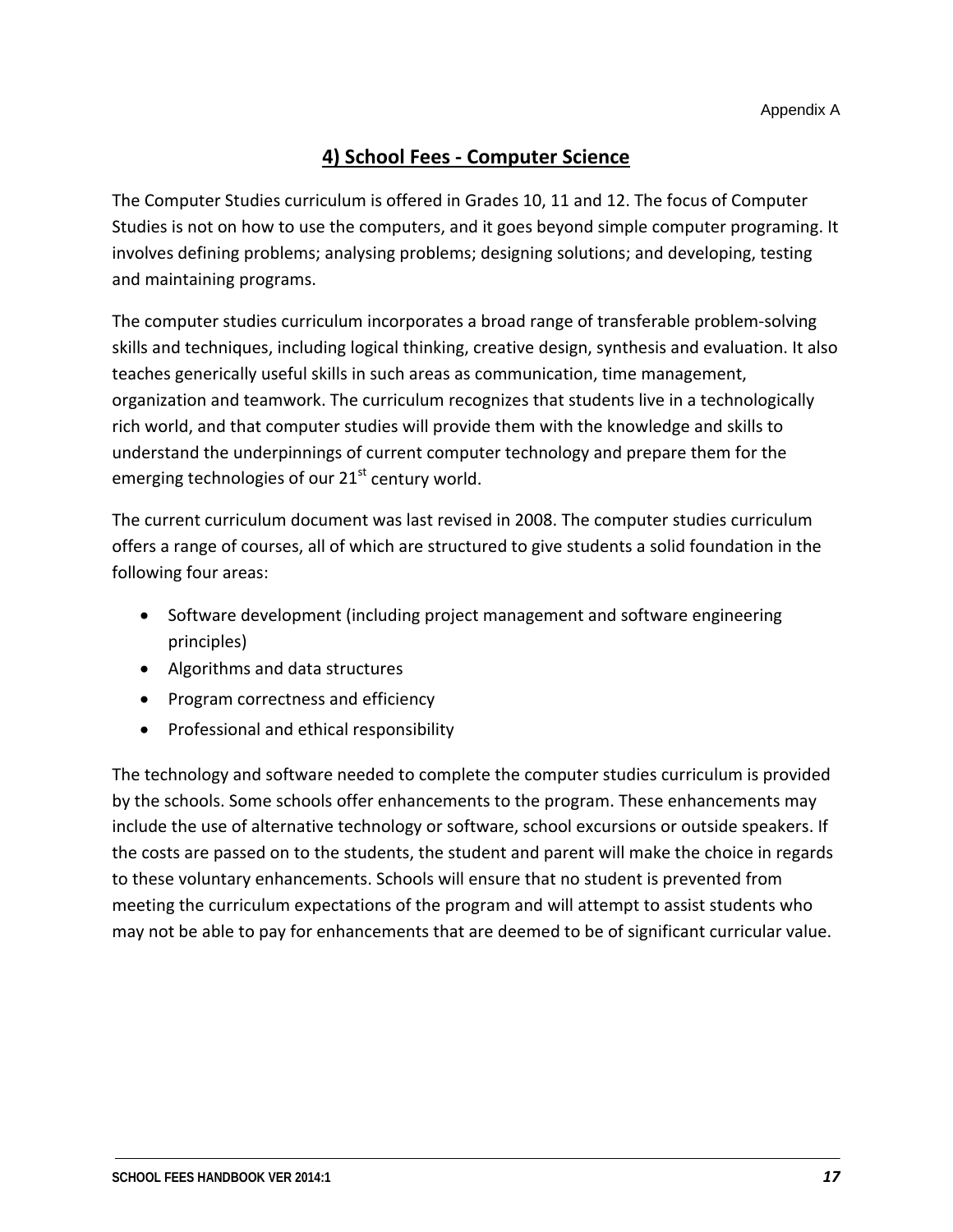### **5) School Fees ‐ English**

The English program is organized into four strands – Oral Communication, Reading and Literature Studies, Writing and Media Studies*. "The program in all grades is designed to develop a range of essential skills in these four interrelated areas, built on a solid foundation of knowledge of the conventions of Standard English and incorporating the use of analytical, critical, and metacognitive thinking skills. Students learn best when they are encouraged to consciously monitor their thinking as they learn, and each strand includes expectations that call for such reflection. The knowledge and skills described in the expectations in the four strands of the language curriculum will enable students to understand, respond to, create, and appreciate a full range of literary, informational, and media texts.*

*The areas of learning are closely interrelated, and the knowledge and skills described in the four strands are interdependent and complementary. Teachers plan activities that blend expectations from the four strands in order to provide students with the kinds of experiences that promote meaningful learning and that help them recognize how literacy skills in the four areas reinforce and strengthen one another."* (Ontario Ministry of Education English Curriculum Guide)

Many schools offer enhanced programming and materials related to specific strands within the English curriculum. For example, in some school communities, excursions to the theatre (Stratford, Niagara on the Lake) are planned so that students can see a performance of a play studied in class. Theatrical companies are also invited into the school, as are authors and storytellers. These presentations are related to specific strands within the curriculum and are intended to expand the learning experiences and enhance the learning of students. In the Reading and Literature strand of the curriculum, or while completing an ISU, some students prefer to use a personal copy of a novel or play. The student or parent may wish to purchase a different edition of a text than the one provided by the school. Additionally, while completing research assignments, some students may prefer their own copy of a research guide. In these cases, the student may be asked to pay the additional cost if offered through the school. It is the student and parent who will make the choice in regards to these voluntary enhancements. Schools must be fiscally responsible when purchasing additional products that may be offered to these particular students. All costs incurred by the school for these products would be reflective of the cost charged to the student. It is the schools' responsibility to ensure that no student is disadvantaged in any way in meeting the learning expectations related to the English program. The student must have the necessary texts and resources in order to meet the curriculum expectations and these texts and resources must be provided by the school.

There are a few schools within the TCDSB that have specialty programs (AP and IB). Many of these programs involve **optional** programming that refers to voluntary courses or activities that students normally choose to attend through an application process. These schools may also ask parents to cover the costs incurred for their child to participate in this enhanced program.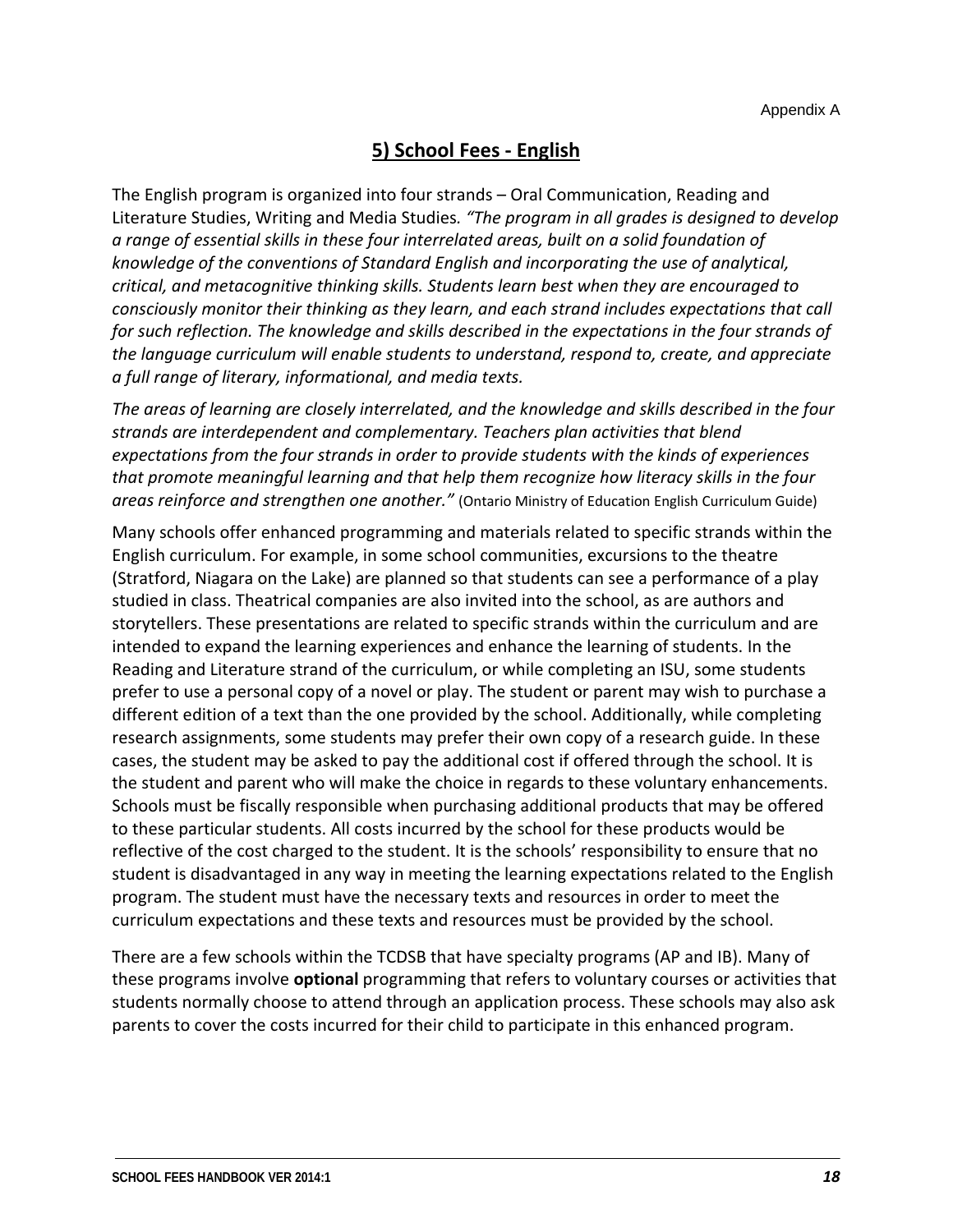### **6) School Fees ‐ Outdoor Education Excursions**

The Outdoor Education Department coordinates and assists schools in residential outdoor education excursions. These excursions are voluntary for schools. At present the outdoor education department provides the following opportunities for schools:

- 1. TCDSB has long term agreements to provide residential outdoor education excursions with 3 centres; Toronto Region Conservation Authority (Lake St. George), Mansfield and Teen Ranch. By agreeing to a certain number of bookings each year and providing teaching assistance at the centres the Outdoor Education Department has been able to keep costs low. There are 86 partially subsidized residential excursions to these 3 field centres. These excursions are of 5‐day, 4‐day and 2.5 days duration. Besides providing subsidy for these excursions there is a transportation subsidy to help cover the cost of bussing. The balance of the costs for these trips is paid by the students. These excursions are offered to schools on a rotating basis.
- 2. The Weston Foundation provides funding for up to 35, 2.5 day residential excursions at the outdoor education centres run by the Toronto and Region Conservation Authority (Albion Hills, Claremont and Lake St. George). These trips are targeted at grade six students and are offered to schools based on their socio‐economic ranking within the board. Students are charged a small fee for these trips. All other costs are paid by the Weston Foundation.
- 3. There are up to 3 Tim Horton Excursions. These 2.5 day residential trips are provided to schools based on their socio‐economic ranking within the board. These trips are fully funded by Tim Horton's Foundation.

Schools also visit other outdoor education centres that are not part of the above. Students in this case pay the full cost of these residential excursions as well as any transportation costs.

The Outdoor Education Department also coordinates single day trips for local sites. Examples of these include the Winged Migration at Leslie Spit (a bird study program), excursions to High Park Nature Centre, hiking trips through the Toronto Bruce Trail Club as well as trips to Downsview Park. The costs of these trips are usually covered by corporate sponsorship. For a few of the programs the students are responsible for bussing costs. All of these day trips are voluntary in nature and are offered to schools on a rotating basis.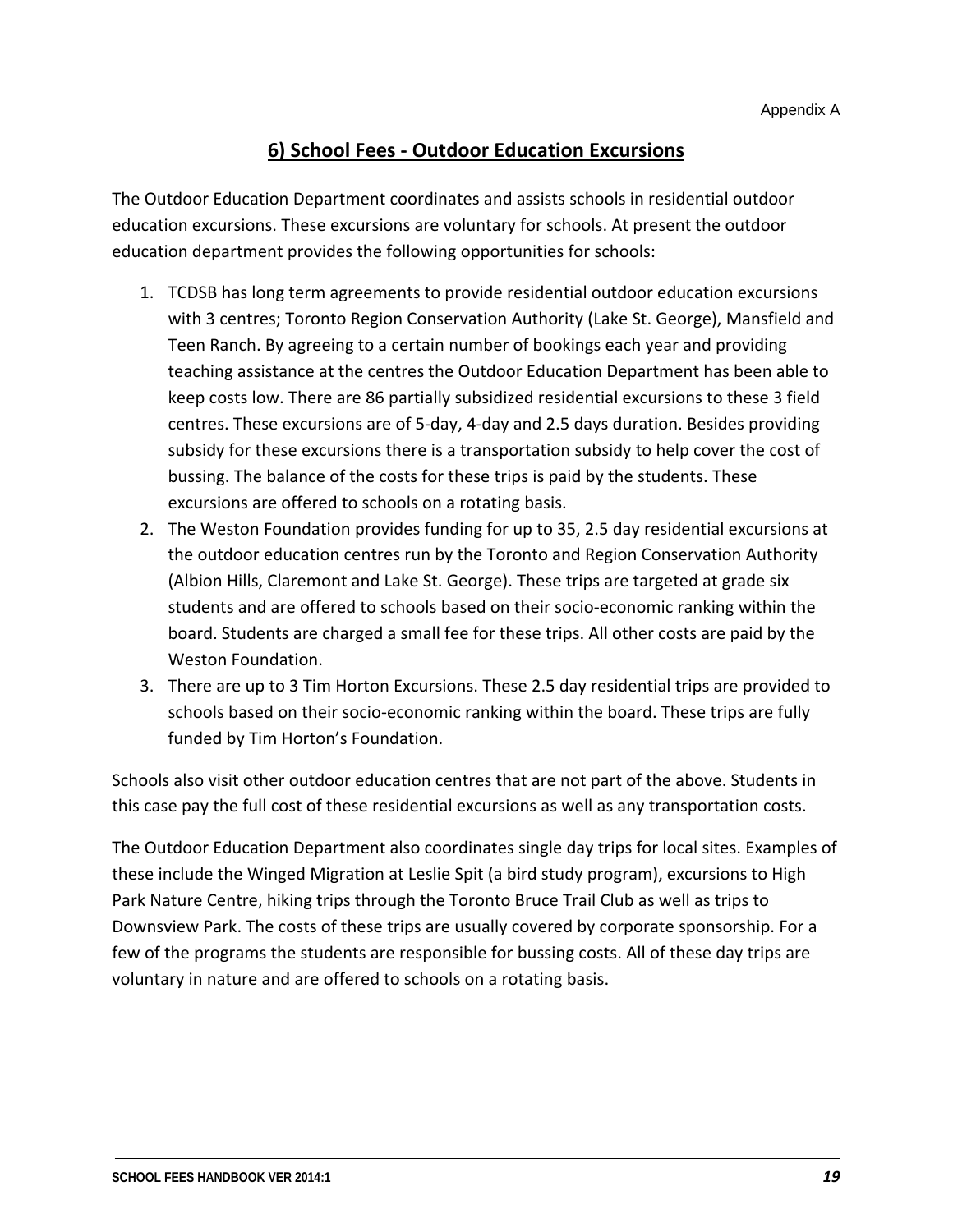### **7) School Fees ‐ French Immersion/Extended French**

The Ministry of Education allows schools to grant a certificate in French Immersion and in Extended French programs if the student has successfully completed the required number of courses for the program. Both programs are voluntary, although each can satisfy compulsory credit requirements, e.g., one compulsory credit in French as a Second Language, one compulsory credit in Geography, etc.

The French Immersion program consists of four French Immersion courses and a minimum of six courses in other subjects taught in French, for example, Géographie, Histoire, Commerce, Citoyenneté et Carrières, Les grandes religions du monde, Philosophie.

The Extended French program consists of four Extended French courses and a minimum of three courses in other subjects taught in French, for example, Géographie, Histoire, Les grandes religions du monde.

*"A well‐balanced reading program will provide students with opportunities to consolidate language learned orally, build vocabulary, and develop comprehension skills."* (The Ontario Curriculum, FSL, 1999)

Most course learning materials for the four required FI and EF program language courses include a student workbook as a supplemental, optional resource intended to help students reinforce vocabulary and comprehension skills. The school pays for the student workbook (cahier) for a required program course if the decision is made to make it a mandatory part of the course, i.e., if the student needs it in order to successfully complete the course.

The FI and EF courses offered in addition to the required four language courses may differ from school to school depending on local factors. For example, a French Immersion program or an Extended French program may include specialized AP courses (Advanced Placement) French courses. Such specialized courses can include the use of workbooks for which students would be charged, because workbooks for specialized courses are known to exceed the cost of workbooks used in non‐specialized courses.

The curriculum expectations for French Immersion and Extended French programs are currently organized into three strands that correspond to the main areas of language use – Oral Communication, Reading and Writing.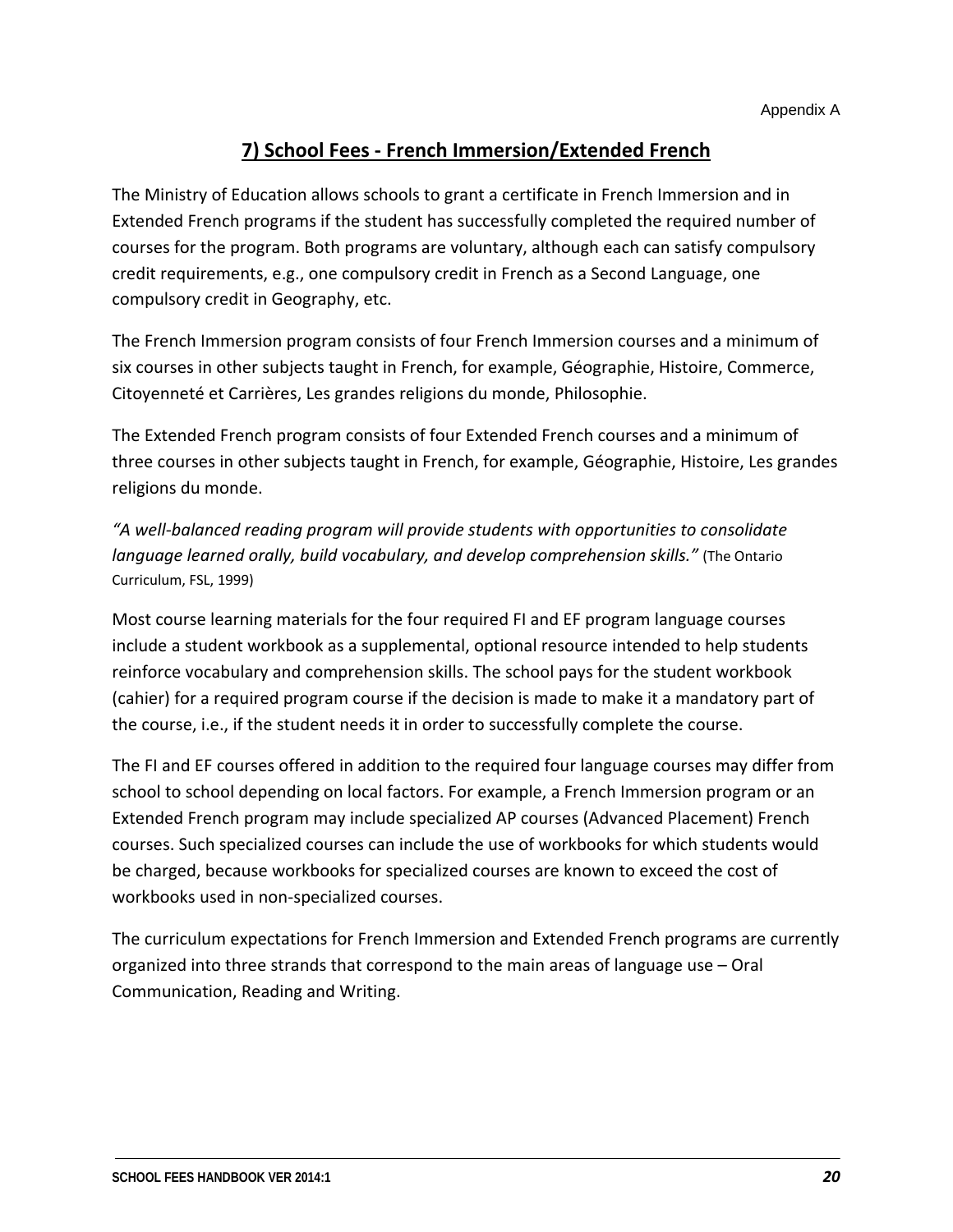As part of the oral strand, which includes listening periods, French Immersion and Extended French programs usually include a form of language lab work, where the student would require the use of a headset (microphone and listening device). Although schools usually make available basic quality headsets, the parent or student may wish to purchase their own superior quality headset (a voluntary enhancement).

French Immersion and Extended French program schools may offer class excursions and visits, outside speaker presentations and performances related to French language and culture. It is the student and parent who will make the choice in regards to these voluntary enhancements if the costs are passed on to the students and these enhancements will not replace the French language learning required for graduation. Schools must be fiscally responsible when considering additional learning venues that may be offered to students. All additional costs incurred by the school for these experiences would be reflective of the cost charged to the student. It is the schools' responsibility to ensure that no student is disadvantaged in any way in meeting the learning expectations related to the program.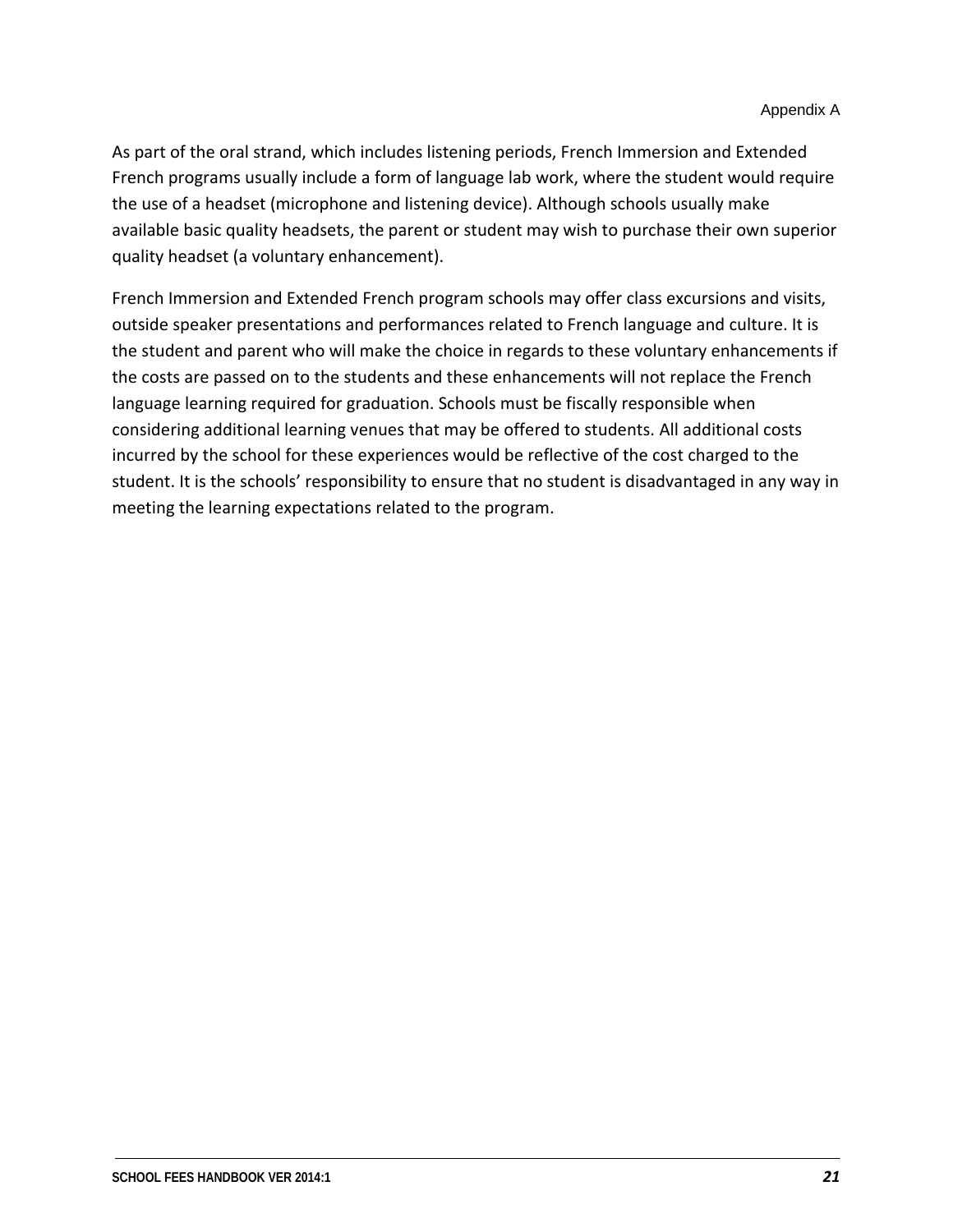# **8) School Fees ‐ International (Modern) Languages: Italian, Spanish, Portuguese**

One or more International Language credits can count toward the Ontario Secondary School Diploma; however, they are not compulsory credits.

Students taking an International (Modern) language course use a student workbook if it has been made a mandatory part of the course, i.e., if the student needs it in order to successfully complete the course.

As part of the oral strand, which includes Listening as well as Speaking, students usually participate in a form of language lab work, where the student would require the use of a headset (microphone and listening device). Although schools usually make available basic quality headsets, the parent or student may wish to purchase their own superior quality headset (a voluntary enhancement).

Schools offering International (Modern) Language courses may offer class excursions and visits, outside speaker presentations and performances related to the culture of the International (Modern) Language. It is the student and parent who will make the choice in regards to these voluntary enhancements if the costs are passed on to the students and these enhancements will not replace the learning required for graduation. Schools must be fiscally responsible when considering additional learning venues that may be offered to students. All additional costs incurred by the school for these experiences would be reflective of the cost charged to the student. It is the schools' responsibility to ensure that no student is disadvantaged in any way in meeting the learning expectations related to the program.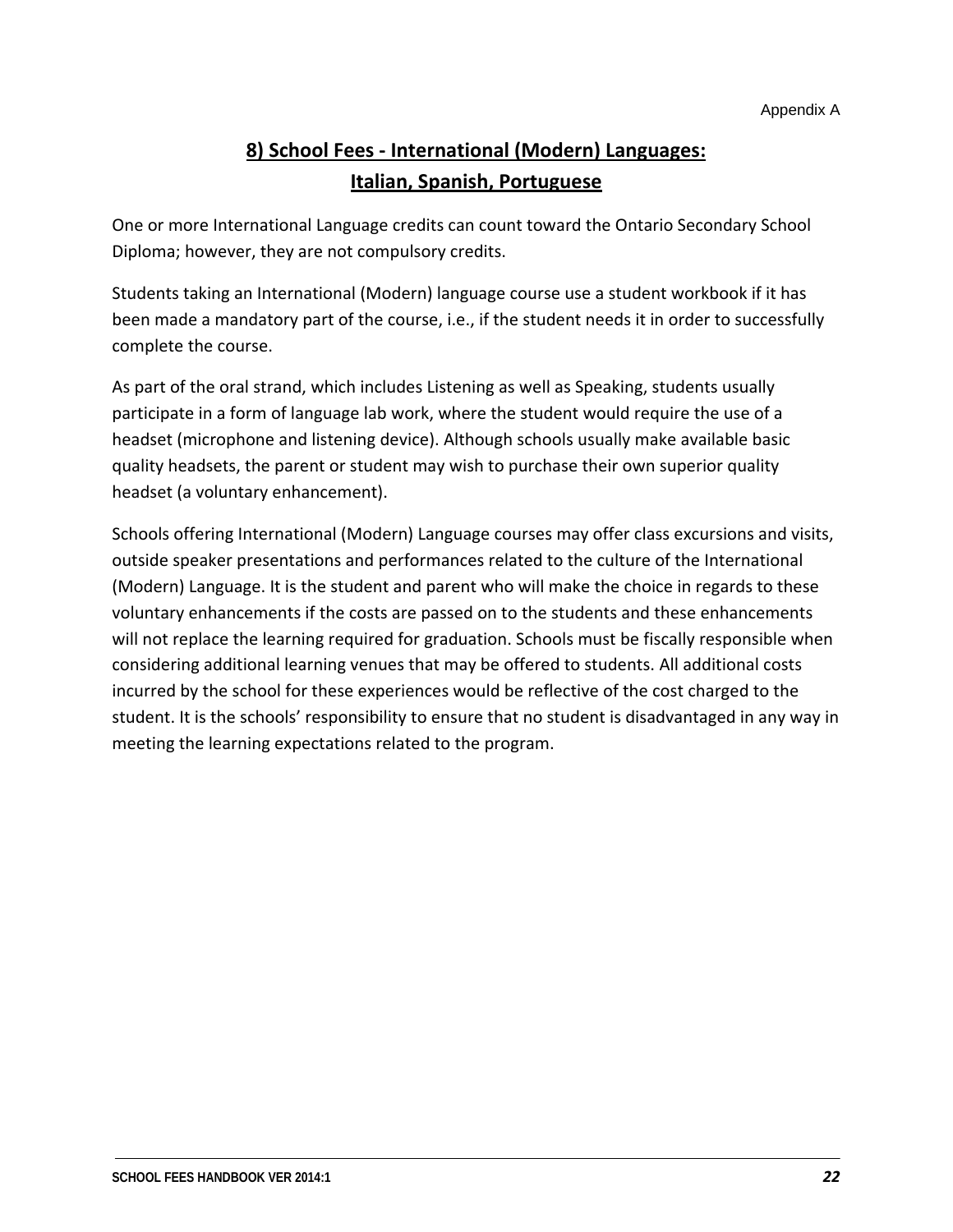### **9) School Fees ‐ Leadership**

Throughout the leadership program, students will have opportunities to interact with leaders from a variety of schools and to exercise their leadership in a variety of contexts. Leadership can play a key role in shaping students' views about life and learning. Leadership exists in a broader social and economic context. It is affected by the values and choices of individuals, businesses, and governments and, in turn, has a significant impact on society and the environment. Teachers must provide opportunities for students to develop habits of mind appropriate for meaningful work in leadership, including a commitment to challenge, empowerment, inspiring, modeling and celebrating leadership in a Catholic context.

Community partners in areas related to leadership can be an important resource for schools and students. They can provide support for students in and outside the classroom and can be models of how the knowledge and skills acquired through the study of the curriculum relate to life beyond school. As mentors, they can enrich not only the educational experience of students but also the life of the community. For example, schools can make use of leadership programs and presenters that provide in‐class workshops or school wide assemblies for students that are based on leadership topics, concepts, and skills from the curriculum. Schools and school boards can play a role by coordinating efforts with community partners when planning school and board wide leadership conferences and events.

Many schools offer class excursions, camp visits, outside speaker presentations related to specific strands within the curriculum to expand the learning experiences and enhance the learning styles of the students. It is the student and parent who will make the choice in regards to these voluntary enhancements if the costs are passed on to the students and these enhancements will not replace core learning curriculum required for graduation. Schools must be fiscally responsible when considering additional learning venues that may be offered to students. All additional costs incurred by the school for these products would be reflective of the cost charged to the student. It is the schools' responsibility to ensure that no student is disadvantaged in any way in meeting the learning expectations related to the program.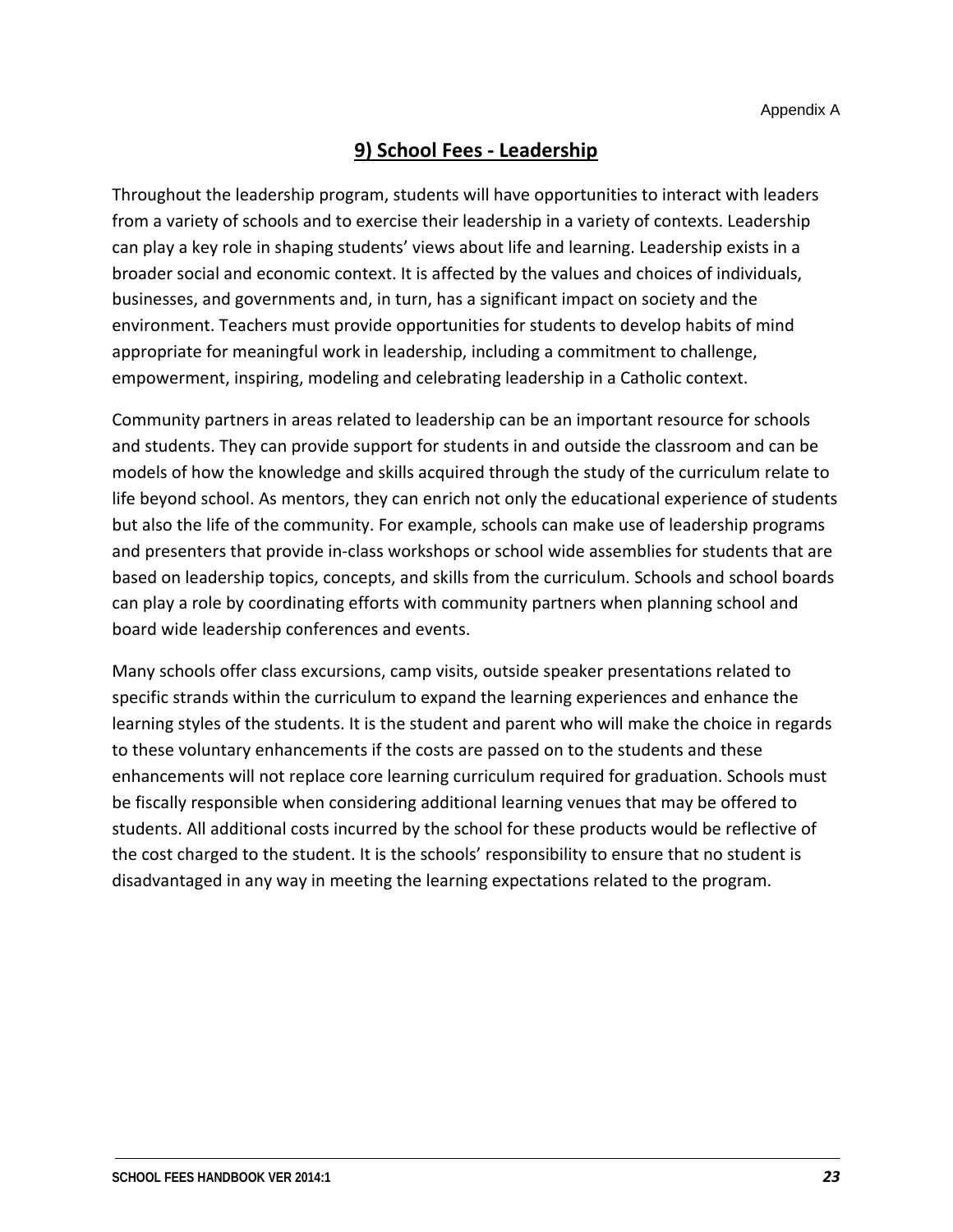### **10) School Fees ‐ Science**

Throughout the science program, students will have opportunities to interact with living things and to work with a variety of equipment and materials Science can play a key role in shaping students' views about life and learning. Science exists in a broader social and economic context. It is affected by the values and choices of individuals, businesses, and governments and, in turn, has a significant impact on society and the environment. Teachers must provide opportunities for students to develop habits of mind appropriate for meaningful work in science, including a commitment to accuracy, precision, and integrity in observation; respect for evidence; adherence to safety procedures; and respect for living things and the environment

Community partners in areas related to science can be an important resource for schools and students. They can provide support for students in the classroom and can be models of how the knowledge and skills acquired through the study of the curriculum relate to life beyond school. As mentors, they can enrich not only the educational experience of students but also the life of the community. For example, schools can make use of community groups that recruit practising scientists (e.g., engineers, optometrists, veterinarians, geologists, lab technicians) to provide in‐ class workshops for students that are based on topics, concepts, and skills from the curriculum. Schools and school boards can play a role by coordinating efforts with community partners. They can involve community volunteers in supporting science instruction and in promoting a focus on scientific literacy in and outside the school. Community partners can be included in events held in the school (such as parent education nights and science fairs), and school boards can collaborate with leaders of existing community science programs for students, including programs offered in community centres, libraries, and local museums and science centres.

Many schools offer class excursions, gallery visits, outside speaker presentations related to specific strands within the curriculum to expand the learning experiences and enhance the learning styles of the students. It is the student and parent who will make the choice in regards to these voluntary enhancements if the costs are passed on to the students. Schools must be fiscally responsible when considering additional learning venues that may be offered to students. All additional costs incurred by the school for these products would be reflective of the cost charged to the student. It is the schools' responsibility to ensure that no student is disadvantaged in any way in meeting the learning expectations related to the program.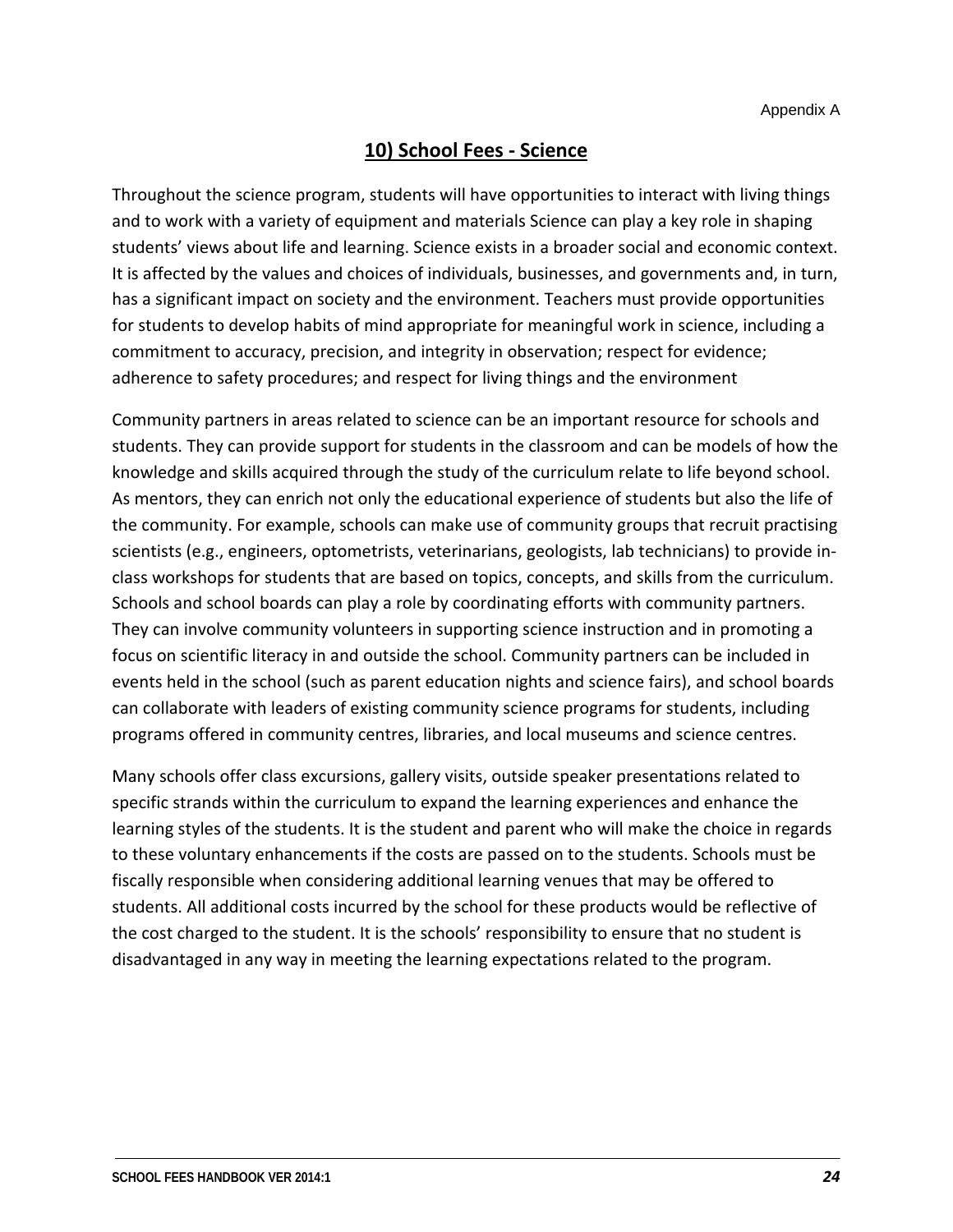### **11) School Fees ‐ Technological Education**

The Technological Education curriculum in Grades 9–12 encompasses ten subject areas, as follows:

| <b>Health Care</b>               |
|----------------------------------|
| <b>Hospitality and Tourism</b>   |
| <b>Manufacturing Technology</b>  |
| <b>Technological Design</b>      |
| <b>Transportation Technology</b> |
|                                  |

The technological education program in Grade 9 and Grade 10 may have a broad‐based exploration element to courses while the program in Grades 11 and 12 is designed to enable students to select courses which relate to their interests and which will help them prepare for further study or work in the technological field of their choice. Technological education courses are well suited for inclusion in programs that lead to a diploma with a Specialist High Skills Major designation and in this case, costs associated with certification and experiential learning are totally covered through SHSM funding. The overall and specific expectations for each course in the technological education curriculum are typically organized into four distinct but related strands. As students move up through the grades, the expectations within these strands will increase in complexity and depth. These strands are: Fundamentals, Skills, Technology, the Environment and Society and Professional Practice and Career Opportunities.

Many schools offer enhanced programming and materials related to specific courses within the technological education curriculum. For example, in construction technology, some students prefer to use a more expensive type of wood such as mahogany or oak in furniture design. Woods such as pine might be the supplied product for the course which would be at no additional cost to the students. In these cases, the student may be asked to pay the additional cost for the superior product if offered through the school. Schools must be fiscally responsible when purchasing additional products that may be offered to these particular students. All costs incurred by the school for these products would be reflective of the cost charged to the student.

Some students may prefer to purchase their own safety goggles although such safety equipment is provided by the school and shared by all students involved in the program.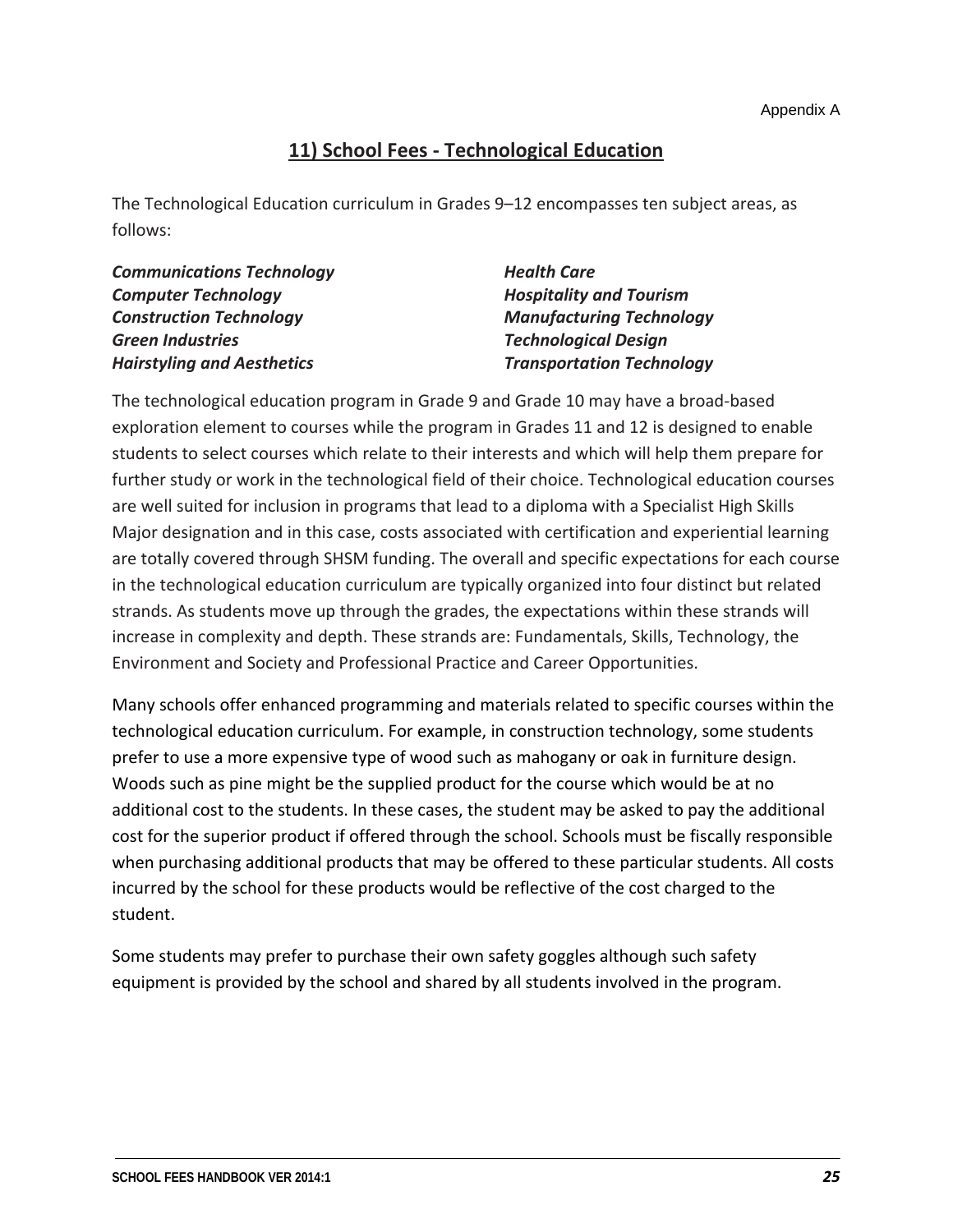In addition, in some school communities organize excursions to specific technological workplaces, community colleges and/or trade union training facilities.

These excursions are related to specific strands within the curriculum and are intended to expand the learning experiences of students. It is the student and parent who will make the choice in regards to these voluntary enhancements where there are additional costs associated.

It is the schools' responsibility to ensure that no student is disadvantaged in any way in meeting the learning expectations related to the technological education program. The student must have the necessary supplies in order to meet the curriculum expectations and those supplies must be provided by the school. Schools must communicate to the parents that any costs are voluntary and that assistance may be provided to students who are unable to pay.